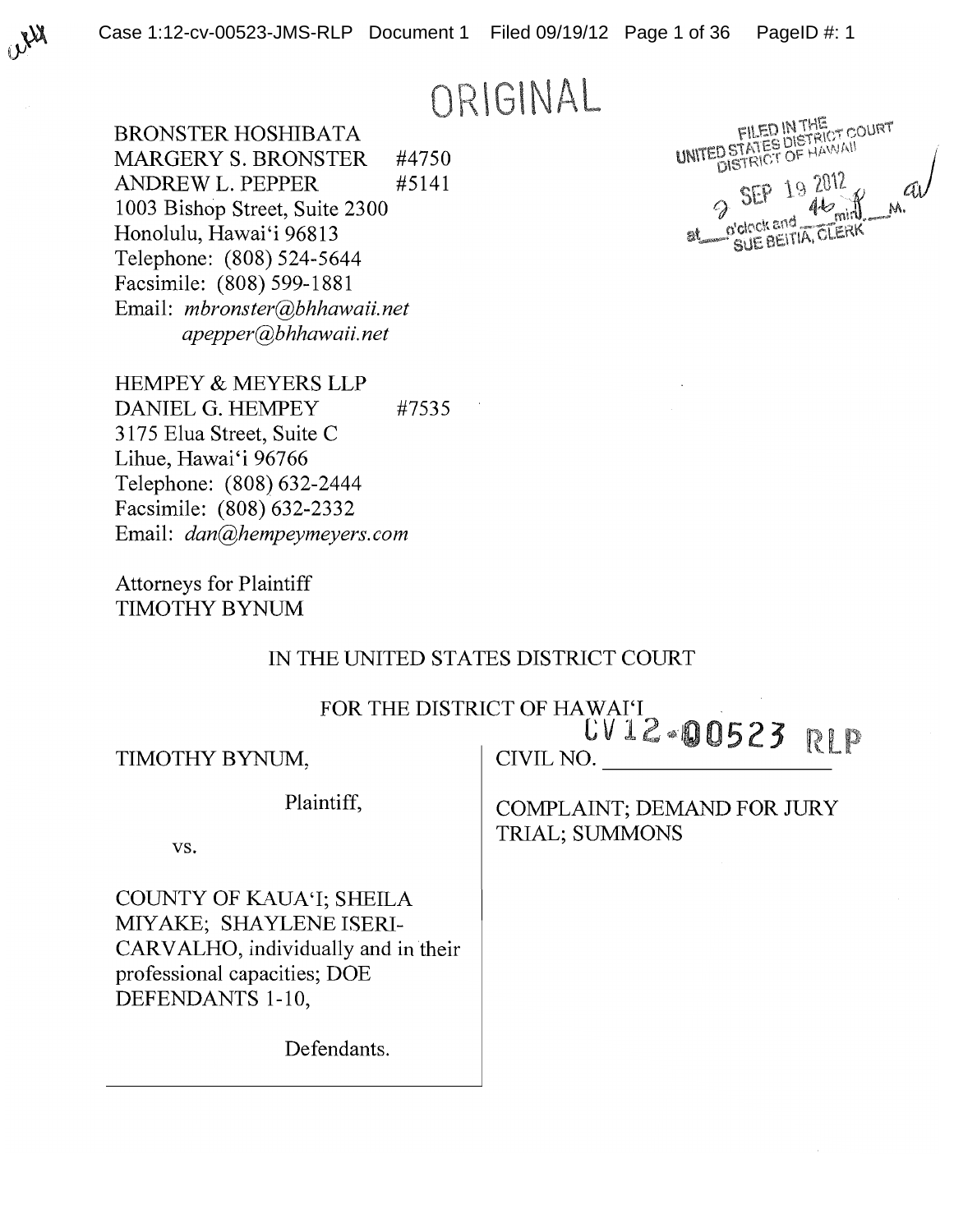## **COMPLAINT**

Plaintiff, TIMOTHY BYNUM, by and through his undersigned attorneys, and for his Complaint against the Defendants in this matter, states and avers as follows:

#### **PARTIES**

Plaintiff TIMOTHY BYNUM ("BYNUM" or "Plaintiff") is an 1. elected member of the Kaua'i County Council, and a citizen and resident of the County of Kaua'i, State of Hawai'i.

2. Defendant County of Kaua'i ("County") is a municipal corporation, which has the power to sue and be sued, and is a political subdivision of the State of Hawai'i.

The Kaua'i Planning Department ("Planning") is an agency and entity 3. of Defendant County of Kaua'i.

4. The Office of the Prosecuting Attorney ("OPA") is an agency and entity of Defendant County of Kaua'i.

5. Defendant SHAYLENE ISERI-CARVALHO ("ISERI-CARVALHO") is a citizen and resident of the State of Hawai'i, and was the Prosecuting Attorney for the County of Kaua'i at all times pertinent to this action.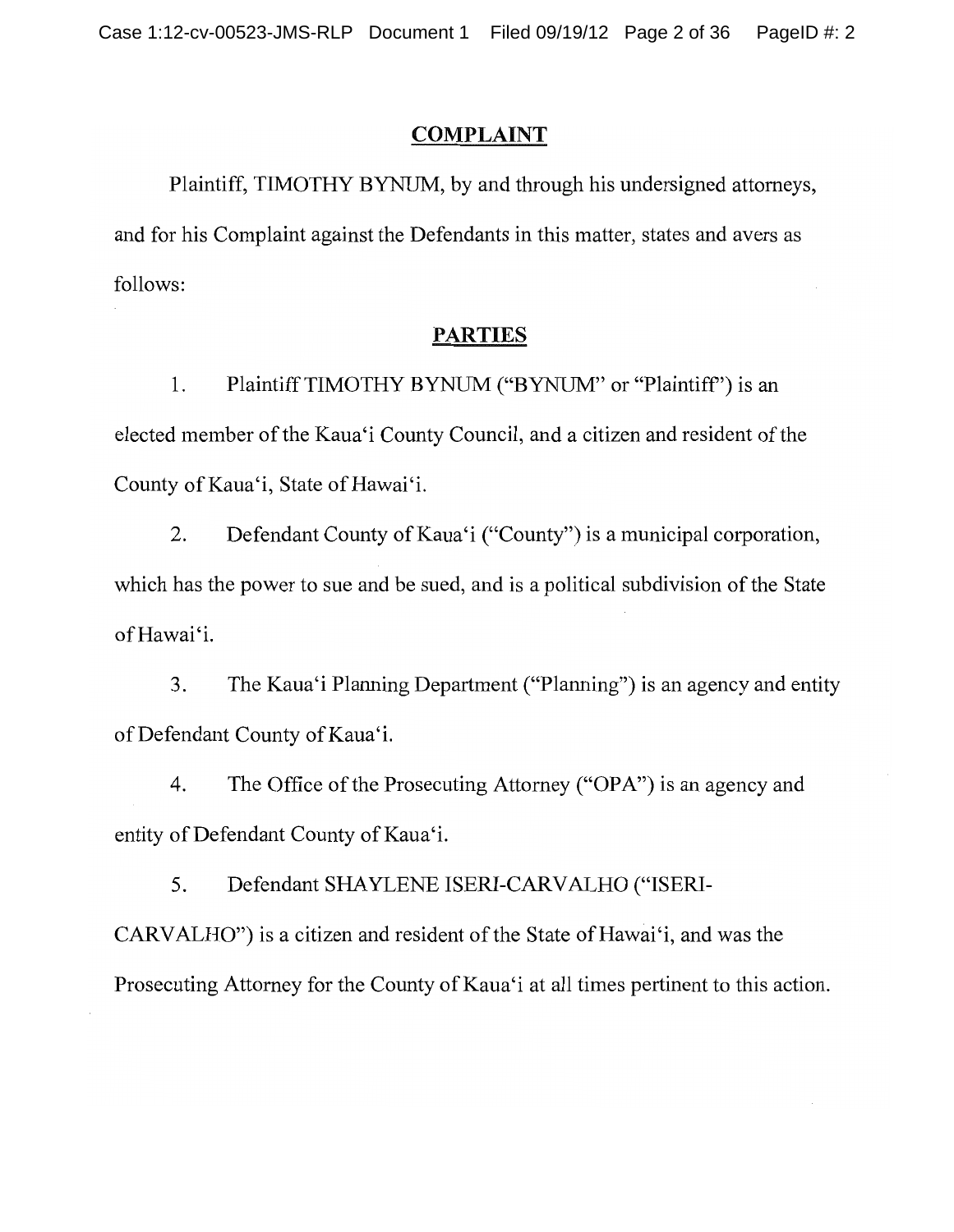Defendant SHEILA MIYAKE ("MIYAKE") is a citizen and resident 6. of the State of Hawai'i, and was employed as a supervising Planning Inspector in the Kaua'i Planning Department at all times pertinent to this action.

7. Except as specifically otherwise alleged, at all times relevant to this Complaint, Defendants were acting within the course and scope of their employment with the County of Kaua'i.

At all times relevant to this Complaint, Defendants were acting under 8. color of state law.

This Complaint is brought against Defendant County for actions of the 9. Planning Department and the Office of the Prosecuting Attorney, and includes, but is not limited to, claims also brought against the individuals in their official and individual capacity.

This Complaint is brought against Defendants ISERI-CARVALHO 10. and MIYAKE in their official and individual capacities.

DOE Defendants are sued under fictitious names because their true 11. names, identities and/or capacities are presently unknown to Plaintiff, except that the Doe Defendants are or were or may have been in some manner connected with the Defendant, and/or were or are the agents, principals, officers, directors, servants, employees, employers, representatives, associates, consultants, attorneys, contractors, insurers, owners assignors, assignees of Defendant and are in some

 $\overline{2}$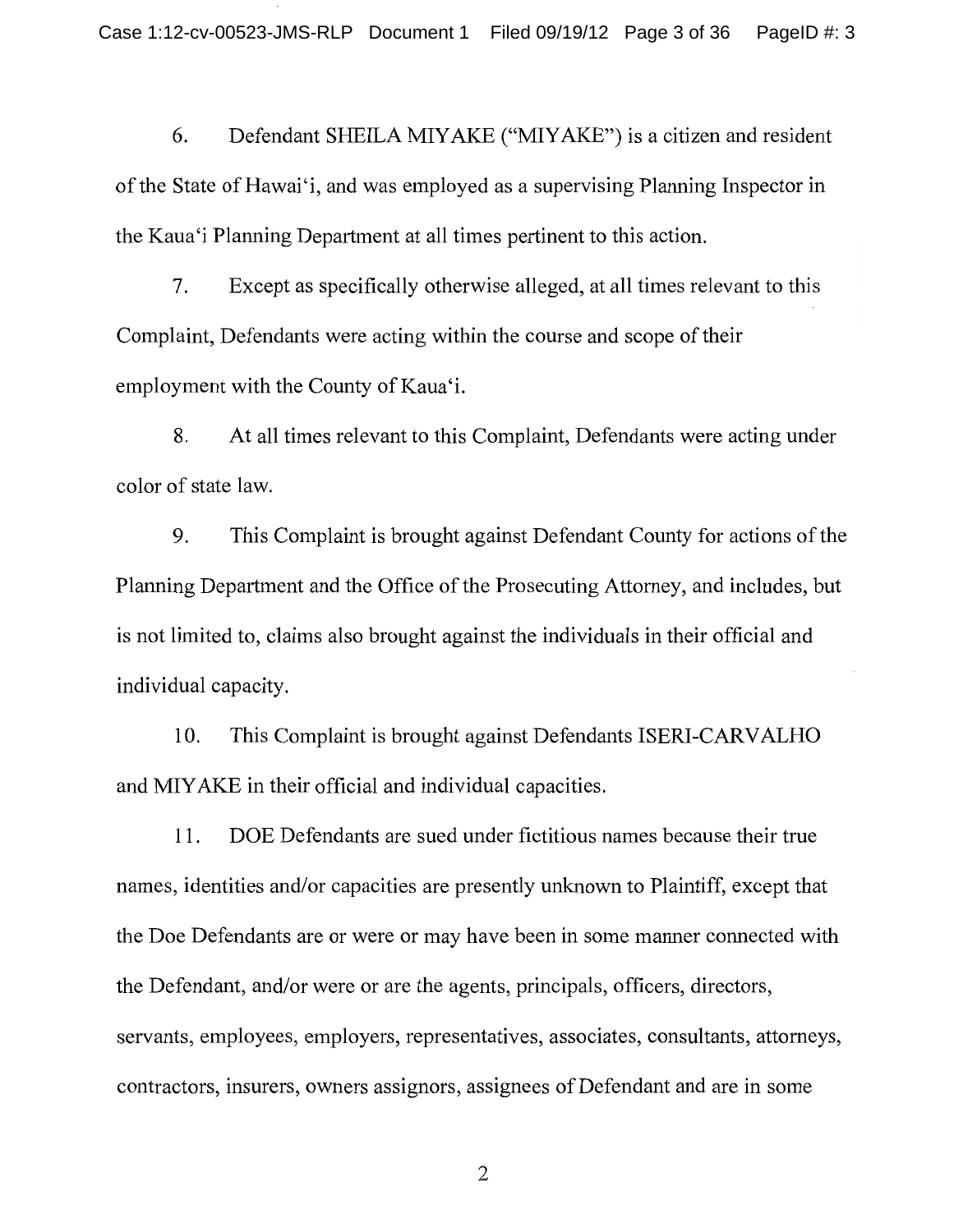manner responsible to Plaintiff, and Plaintiff prays leave to certify their true names, identities, capacities, activities, and/or responsibilities when the same are ascertained.

### **JURISDICTION AND VENUE**

12. All matters set forth in this Complaint arose in the State of Hawai'i. County of Kaua'i.

This Court has jurisdiction over the federal claims in this action 13. pursuant to 28 U.S.C. §§ 1331 & 1343, 42 U.S.C. §§ 1983, 1985, and 1988, as well as the First and Fourteenth Amendments of the Constitution of the United States. This Court has jurisdiction over supplemental state law claims pursuant to 28 U.S.C.  $\&$  1367. Those state law claims are so related to the claims in the action within the original jurisdiction of this Court, that they form part of the same case or controversy under Article III of the United States Constitution.

Venue is proper pursuant to 28 U.S.C.  $\S$  1391 because this is the  $\therefore$  14. judicial district in which the Plaintiff resides, in which all Defendants reside, and in which the events and/or omissions giving rise to the claim occurred.

#### **FACTS**

15. TIMOTHY BYNUM has been employed by County Kaua'i as an elected member of the Kaua'i County Council, the County's legislative branch of government, for approximately 5 1/2 years, since December 2, 2006. He was first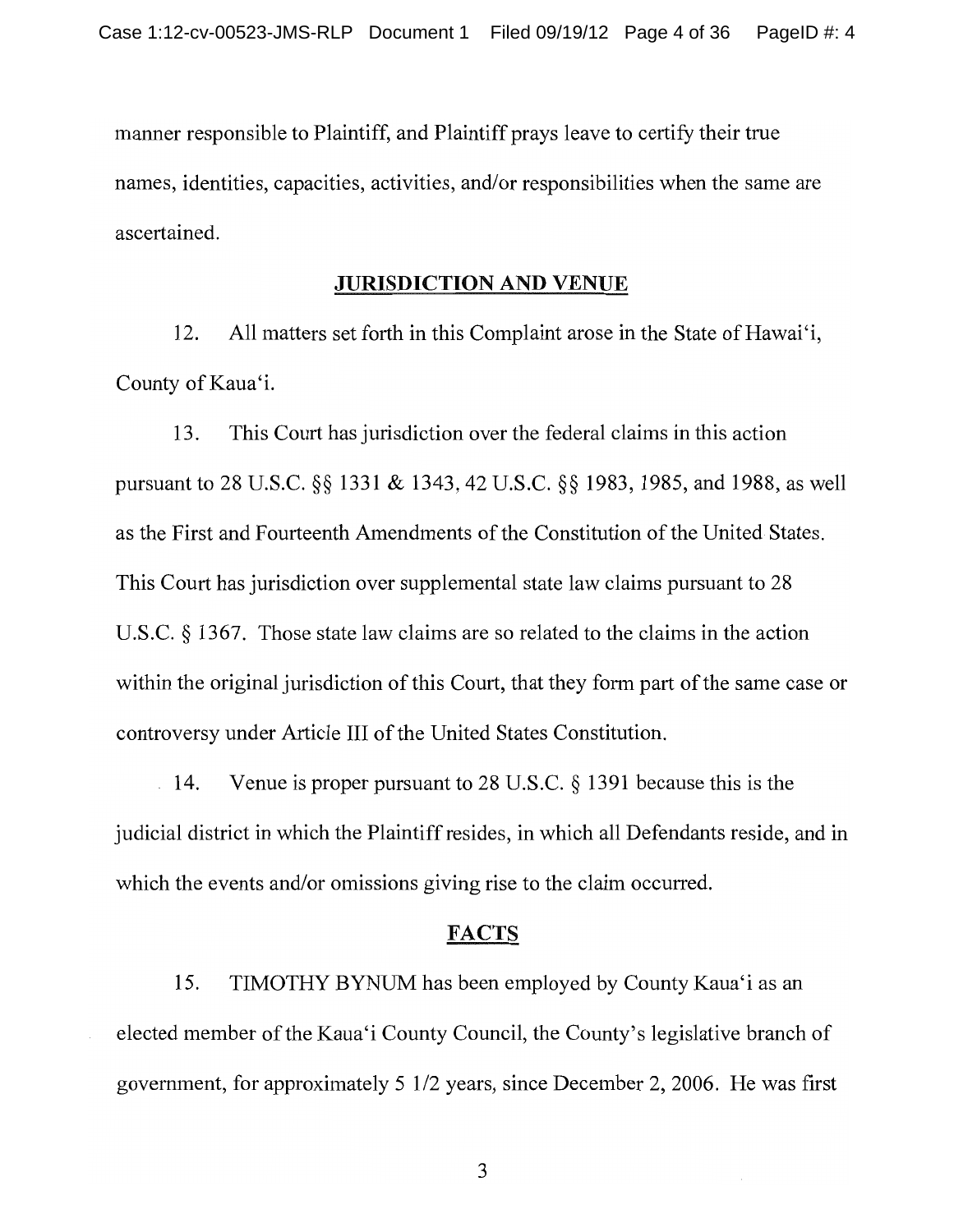elected in 2006 and reelected in 2008 and 2010 by the voters of the County of Kaua'i.

16. During the years 2007-2008, Plaintiff served on the Kaua'i County Council along with Defendant ISERI-CARVALHO.

17. Part of Plaintiff's role as an elected Council member is to question Kaua'i County Department heads, including the Prosecuting Attorney, about their Departments' operations, to engage in vigorous debate over political and/or budgetary issues and to vote on budgetary and other matters before the Kaua'i County Council related to such Departments.

Plaintiff has the right under the First Amendment to the United States 18. Constitution and Article 1 Section 4 of the Hawai'i Constitution to engage in vigorous debate over budgetary and political issues concerning the operations of the Office of the Prosecuting Attorney (OPA) and to vote on matters before the Kaua'i County Council related to various government Offices, Departments or Agencies including the OPA.

19. Beginning in 2008, BYNUM, following legal guidance offered by the Kaua'i County Attorney's Office, voted for certain amendments to Kaua'i zoning laws with which Defendants MIYAKE and ISERI-CARVALHO disagreed.

 $\overline{4}$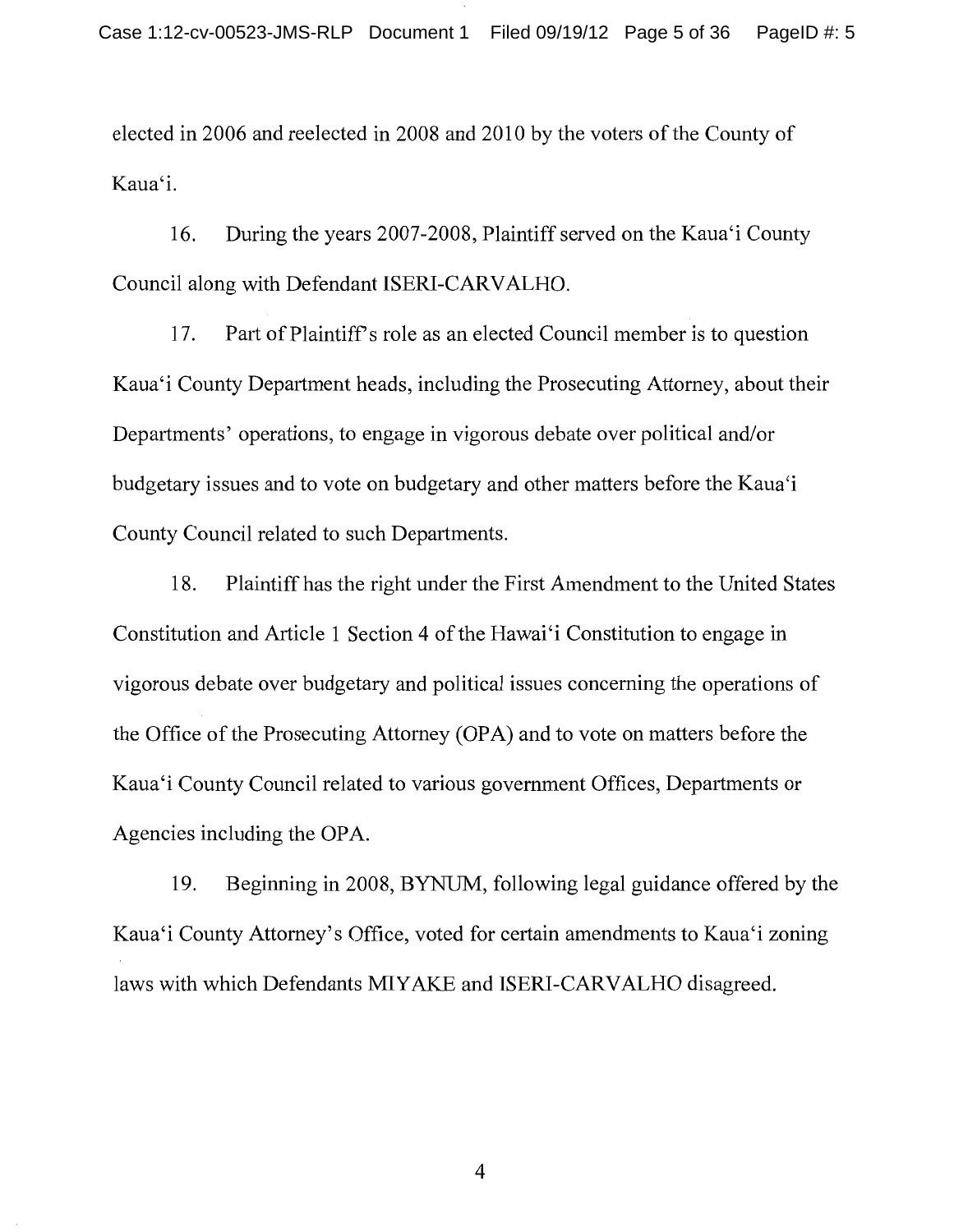BYNUM's right to vote as he did was protected by the First 20. Amendment to the United States Constitution and his votes related to matters of public concern.

 $21.$ Defendant ISERI-CARVALHO left employment with the Kaua'i County Council after she began her term as Kaua'i County Prosecuting Attorney in 2008.

22. Defendant ISERI-CARVALHO has a history of animosity toward Plaintiff. She harbors personal animosity toward the Plaintiff. She vehemently disagreed with Plaintiff's vote for certain amendments to Kaua'i zoning laws beginning in 2008.

23. Defendant MIYAKE has a history of animosity toward Plaintiff. She harbors personal animosity toward the Plaintiff.

2010 was an election year for the Kaua'i County Council. After the 24. election, it was known that Deputy County Attorney Michael Dahilig would replace the sitting Director of the Kaua'i Planning Department, Ian Costa as of December 1, 2010.

25. Prior to the 2010 election, Attorneys Michael Dahilig and Ian Jung were employed as deputy county attorneys for the Defendant COUNTY OF KAUA'I. These two attorneys were tasked with, among other things, advising the various employees of the PLANNING DEPARTMENT including but not limited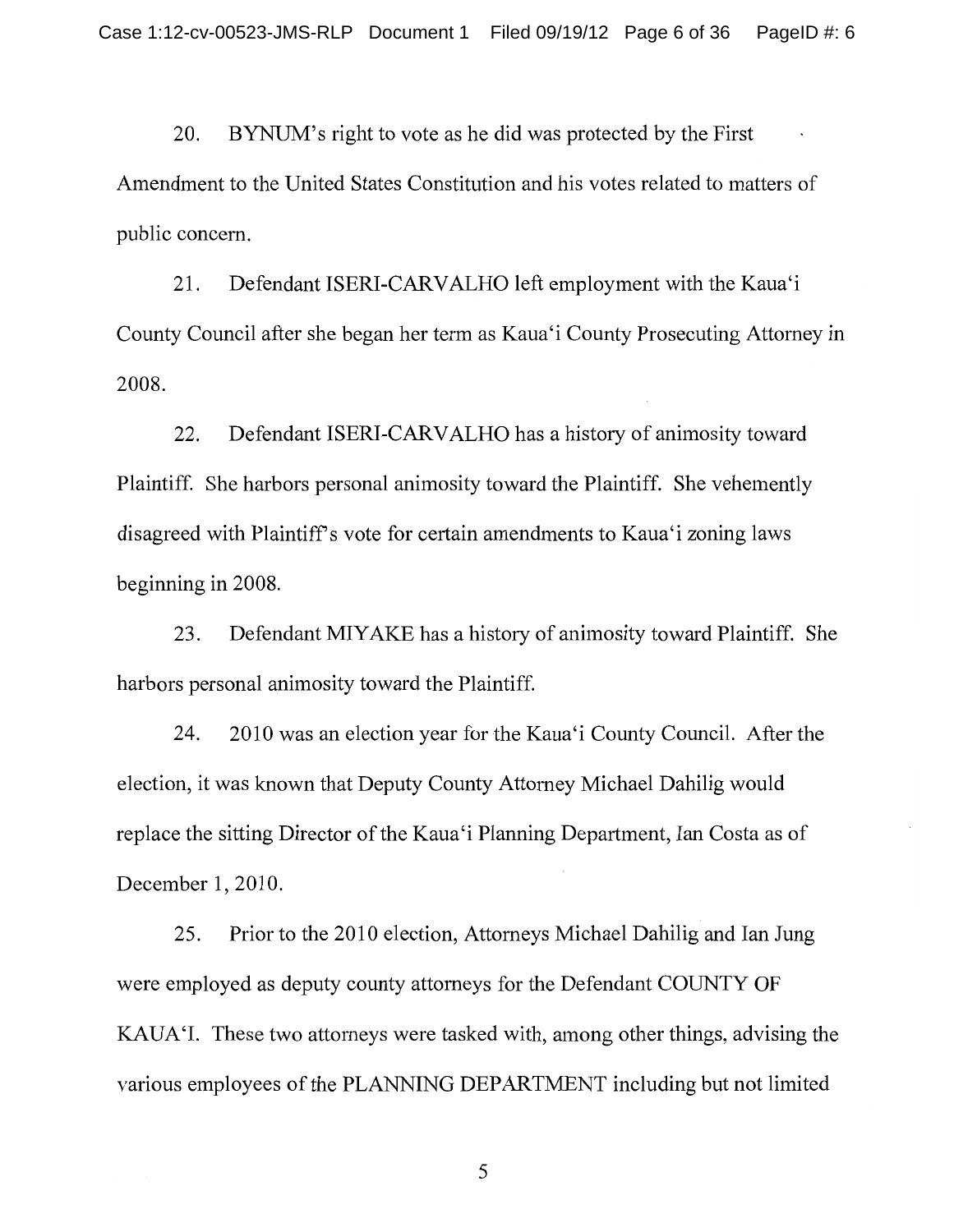to Defendant MIYAKE as to the proper interpretation and enforcement of the COUNTY OF KAUA'I's Comprehensive Zoning Ordinance ("CZO") as well as regarding the ability and/or constraints on Planning Officials to enter private property for the purpose of conducting inspections related to zoning compliance.

At all times pertinent to this matter, and to this day, Plaintiff was the 26. owner of a single family home in Kapaa, Hawai'i.

Pursuant to the Kaua'i CZO, it is illegal to covert a single-family 27. dwelling unit into a multi-family dwelling unit without an appropriate permit.

28. In 2005, BYNUM built an addition onto his home to accommodate the four (4) generations of family members living there at the time. The drawings for the addition went through informal and formal review by the Planning Department. Prior to permitting, a representative of the Planning Department informed BYNUM that the addition, as designed, was legal as long as no stove was installed. The plans for the addition were approved by the Planning Department, after being circulated to and approved by various departments including the Planning Department and a valid building permit was issued. The County sent inspectors during construction, and conducted a final inspection, after construction, after which the Plaintiff was issued a certificate of occupancy.

A laundry room separated the original home from the permitted 29. addition. The door between the original home and the addition had a lock at the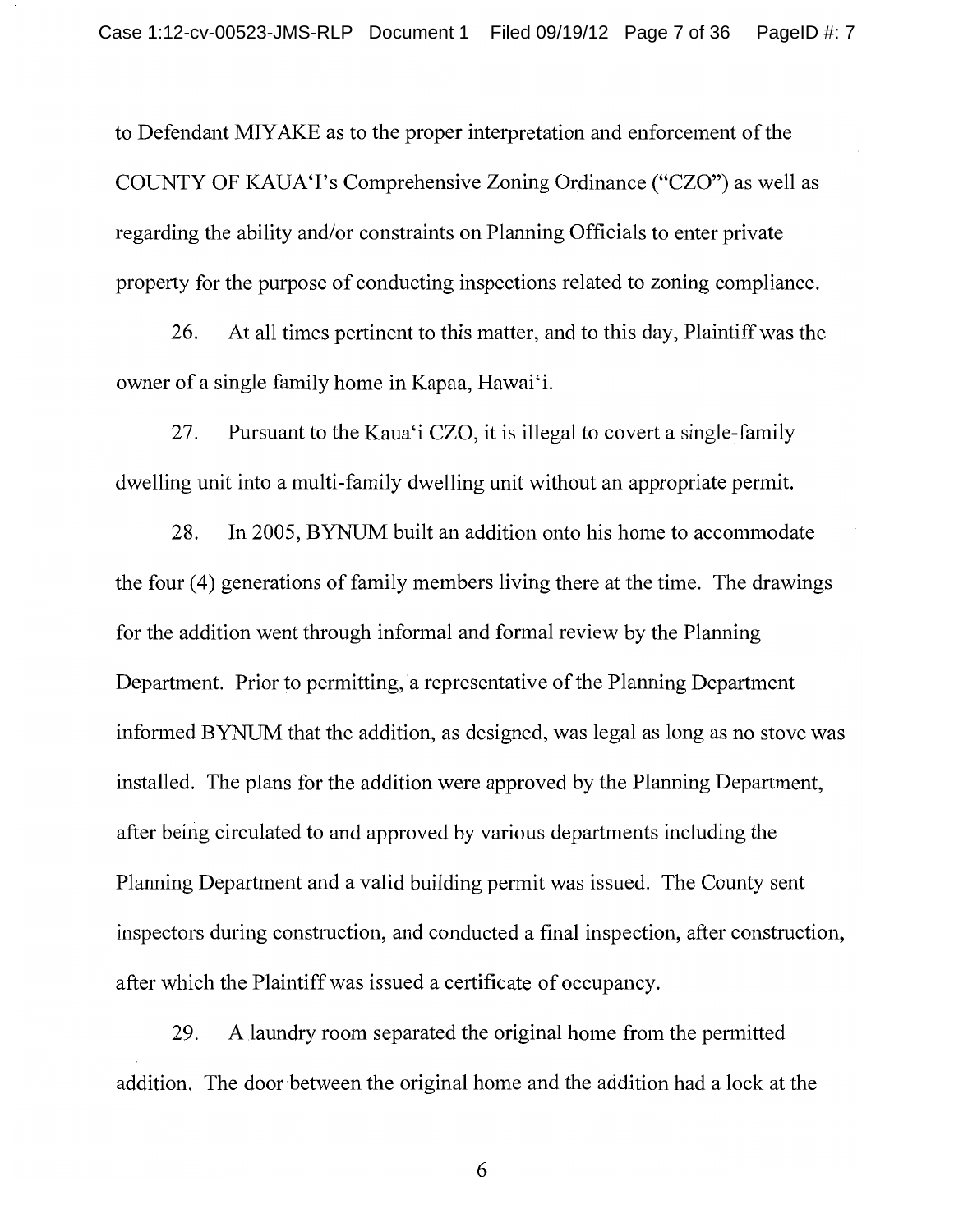time the addition was approved and permitted. The permitted addition also contained a counter top/bar and a sink, as well as several electrical receptacles.

30. In March and April 2010, plaintiff BYNUM allowed his daughter's friend, Victory Yokotake, to occupy a room in and reside in the BYNUM family home.

31. While residing at the BYNUM home, Ms. Yokotake had access to the family kitchen.

In early 2010 a female came to the BYNUM residence and allegedly 32. assaulted Victory Yokotake. A police officer came to the house to investigate. The police officer generated a report that incorrectly characterized the addition to the BYNUM home as a separate apartment.

33. At the time it was generated, this police report regarding the assault of Ms. Yokotake was a protected and confidential document, only to be lawfully viewed by members of the police department and the Office of the Prosecuting Attorney.

34. In early 2010 an unknown person who had lawful access to the police report informed Defendants MIYAKE and ISERI-CARVALHO that s/he believed that BYNUM was "renting out a portion of his residence" illegally.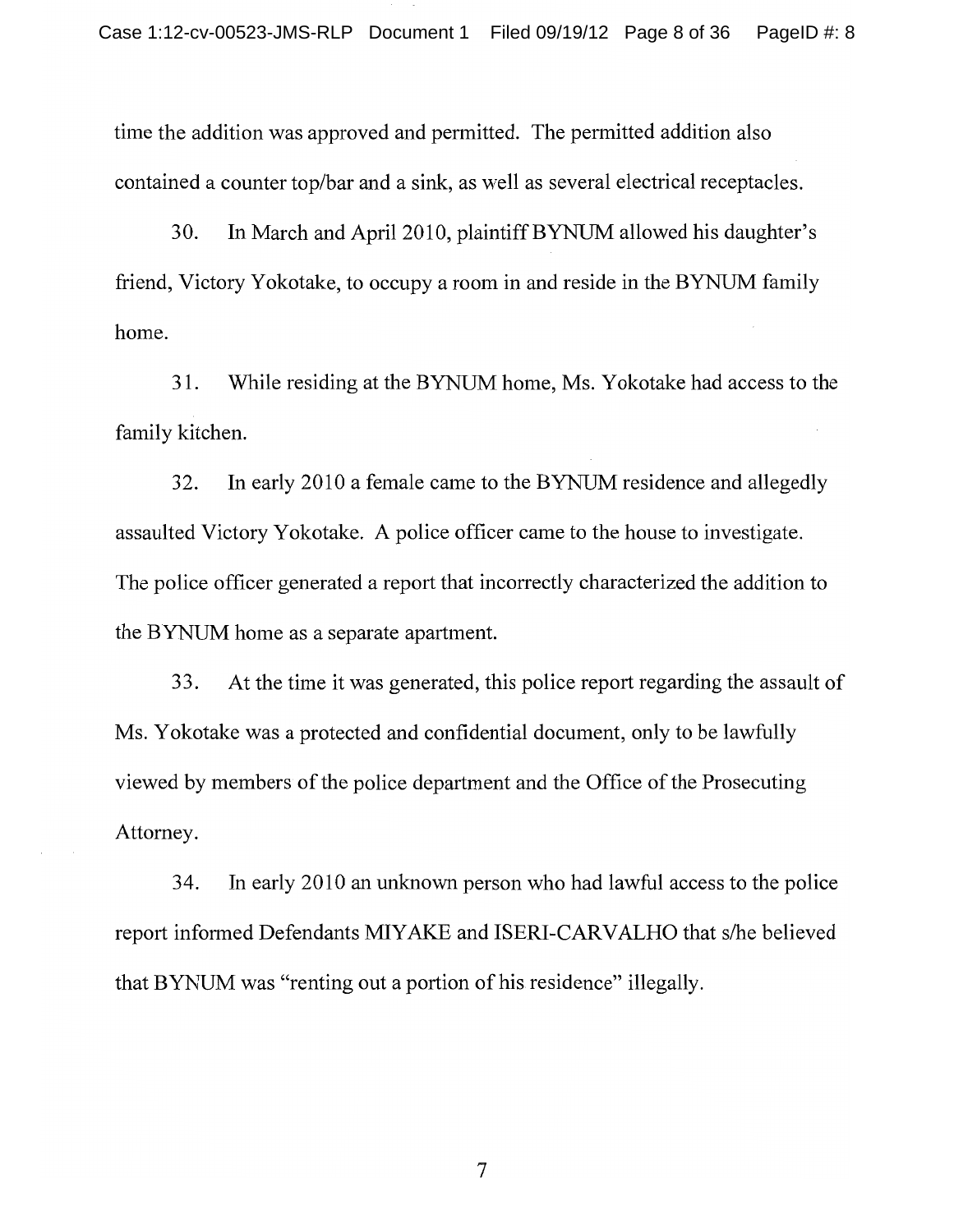Defendants MIYAKE and ISERI-CARVALHO each knew or should 35. have known at the time of the report that there was nothing illegal about plaintiff renting out a portion of his home to his daughter's friend.

36. Upon receiving the allegation that BYNUM was renting out a portion of his residence, Defendant MIYAKE wrote down the reporting person's name as "Kalani Martin" although, upon information and belief, she knew that not to be true. MIYAKE also claimed on the report form that she generated that the reporting person "wants to remain anonymous." Upon information and belief, "Kalani Martin" never made the subject report to MIYAKE, but his name was used falsely by MIYAKE as cover for the true reporting person. MIYAKE knew the true identity of the reporting person. Nonetheless, she treated the report as an anonymous complaint.

Defendant MIYAKE has stated that she acted on the subject report 37. because, *inter alia*, the Kaua'i County Council Chair, "Kaipo Asing was asking."

38. Government Inspectors at the Defendant PLANNING DEPARTMENT are not legally authorized, absent a warrant or an exception to the warrant requirement, to enter onto private property to investigate an anonymous complaint that someone is renting out a portion of his or her home, especially where renting out a portion of one's home is not illegal.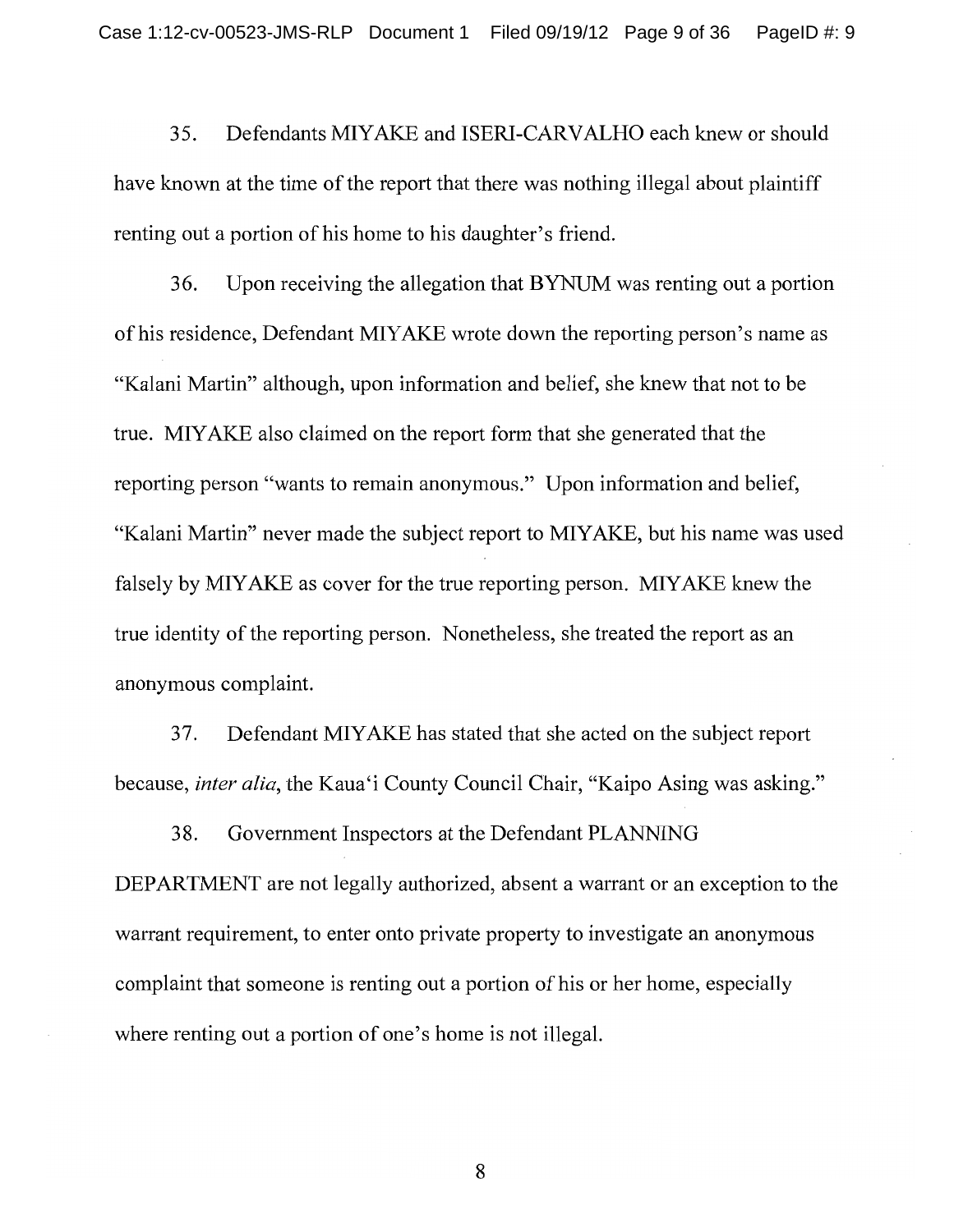On or about April 7, 2010, before the Planning Department had 39. instigated any investigation of the "anonymous" complaint, defendant Prosecuting Attorney ISERI-CARVALHO emailed then-Director Ian Costa of the PLANNING DEPARTMENT, stating: "Aloha Ian, We received information to corroborate an anonymous complaint dated March 26, 2010 that was sent to the Planning Department and our office, that Councilmember Tim BYNUM was renting out his house, or a portion thereof. Can you let me know if renting out a portion of his residence is illegal given his land status, and what ordinance/statute would he be violating by doing so? Please advise. Much Mahalo, Shay."

40. Mr. Costa responded to Ms. ISERI-CARVALHO's email, advising her in relevant part: "The CZO really doesn't prohibit renting portions of structures. Even the issue of "lock-outs" is not addressed. The CZO does not dictate where locks are permitted and not permitted (thank goodness!). The issue would be whether the area, in question creates a "multi-family" dwelling. What was permitted is a "single-family" dwelling based on "one kitchen". If a second kitchen (area used for the preparation of food) is present, then a violation would exist for an illegal "multi-family" dwelling unit. I understand Sheila has been assisting and monitoring ....... let me know if we can be of further assistance."

41. Despite the Planning Director's correct interpretation of the CZO, *i.e.* that the allegedly anonymous compliant did not allege any illegal activity,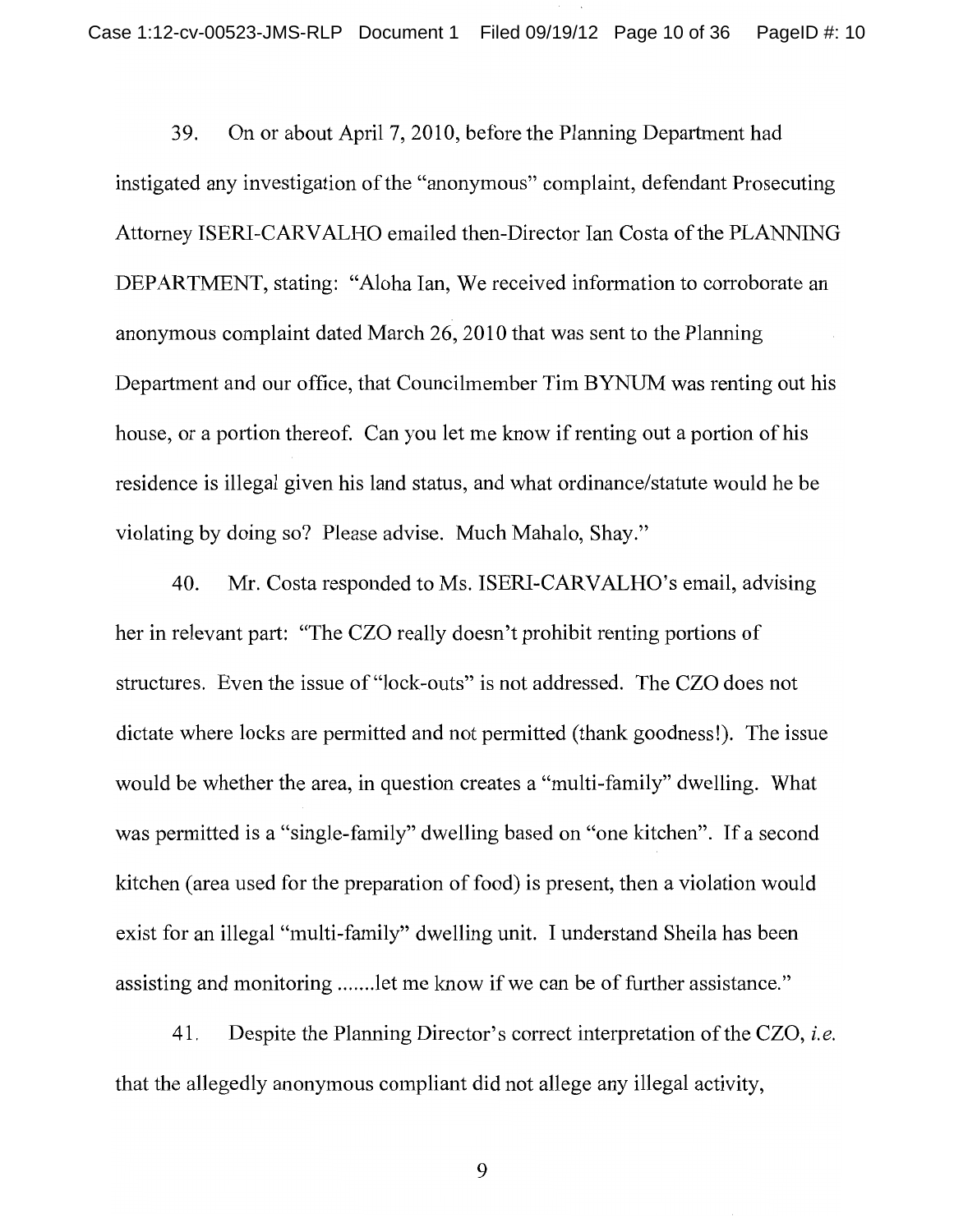Defendant MIYAKE nonetheless instructed her subordinate, Planning Inspector Patrick Henriques, to enter the BYNUM property and search for potential zoning violations. MIYAKE made no attempt to obtain a search warrant, or even consult with anyone about the necessity of a warrant before entering private property for the purpose of conducting a search for zoning violations.

42. Prior to searching Plaintiff's property without a warrant, MIYAKE made no attempt to contact BYNUM or anyone else in his household to schedule an inspection or offer him a chance to consent to or refuse the search.

43. In early April 2010 Defendant MIYAKE and Inspector Henriques entered BYNUM's private property without a warrant, without notice and without permission, went through a gate, walked up a wheelchair ramp in the rear of BYNUM's home, looked in his windows and took photographs of the inside of his home.

While conducting the warrantless search of BYNUM's home, 44. Defendant MIYAKE allegedly observed a portable rice cooker and a refrigerator in the addition/family room in the family home.

45. Defendant MIYAKE specifically timed her entry on to Plaintiff's private property to a time and date when she knew Plaintiff would not be home – MIYAKE knew BYNUM would be attending a Kaua'i County Council Meeting at the time.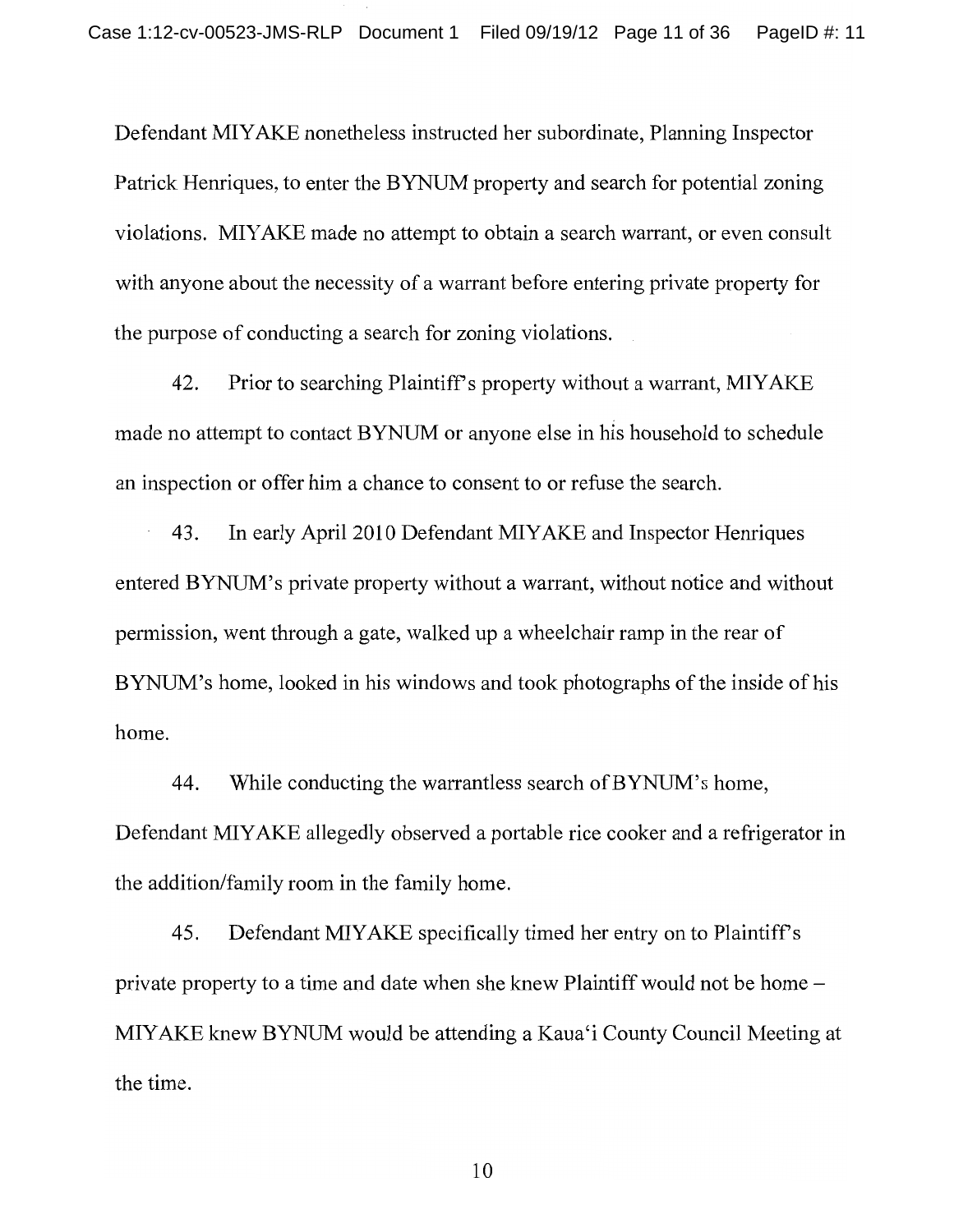46. During a subsequent investigation into the allegations of zoning violations of BYNUM's property by the State Attorney General, Defendant MIYAKE claimed to a Special Deputy Attorney General, Richard Minatoya, that the previous Kaua'i County Attorney, Matthew Pyun had trained her that she could lawfully search a private home without the need for a search warrant and without notice or consent of the property owner, as long as the private home was associated with a use permit.

47. Upon information and belief, County Attorney Pyun never actually taught MIYAKE that she could conduct a warrantless search of a private residence, without notice to the property owner based solely on the existence of a use permit on the property.

48. After MIYAKE searched Plaintiff's house and allegedly observed the rice cooker, she consulted with deputy County Attorneys Jung and Dahilig about what she had seen. Each of those deputy County Attorneys advised MIYAKE that she had trespassed onto the BYNUM property, thereby engaging in an illegal warrantless search. One or both of the two deputy County Attorneys also advised MIYAKE that the presence of a rice cooker and a refrigerator in the lawfully permitted family room did not constitute a second "kitchen" within the meaning of the CZO.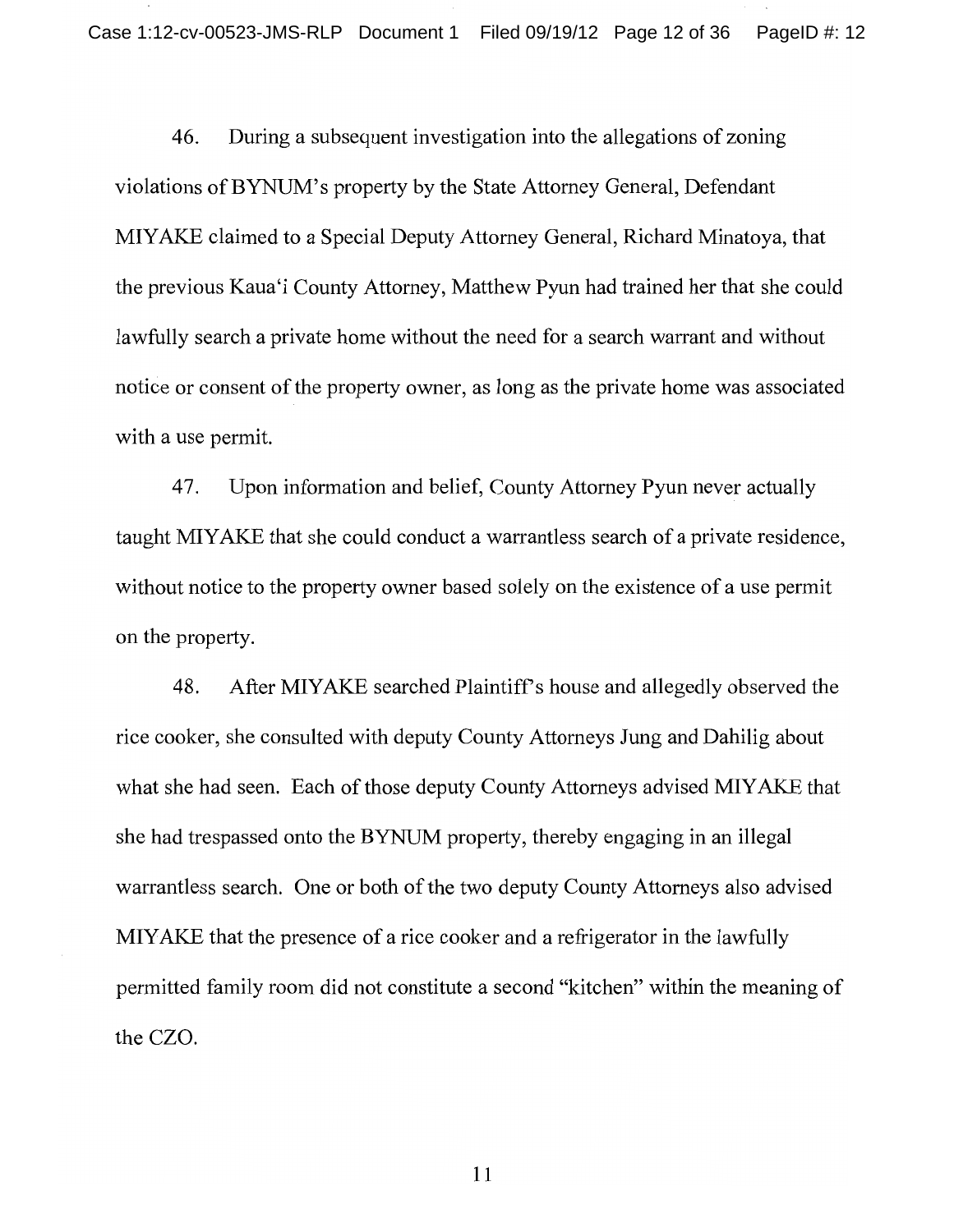Despite having been clearly informed by COUNTY lawyers that 49. BYNUM had not committed a crime by allowing a tenant who allegedly put a rice cooker and a refrigerator in BYNUM's lawfully permitted addition, and despite having been informed by County lawyers that she had illegally trespassed onto the BYNUM property and engaged in an illegal warrantless search, Defendant MIYAKE nonetheless caused an Zoning Notice Violation to be issued to Plaintiff by the COUNTY OF KAUA'I.

50. At all times relevant to this Complaint, the KAUA'I PLANNING DEPARTMENT maintained an official policy or custom of inadequate training and supervision of its planning inspectors, with respect to what constitutes a "kitchen," the legal standards and requirements for searching private property, and Kaua'i planning inspectors have no uniform or written standards other than the CZO to as to what is or is not a kitchen.

51. Defendant MIYAKE has stated that "each inspector has his own kingdom" with respect to such determinations. There are no written guidelines for inspectors to follow when interpreting the Kaua'i CZO with respect to the definition of "kitchen" and such determinations are made ad hoc, arbitrarily and, in this case, capriciously and maliciously.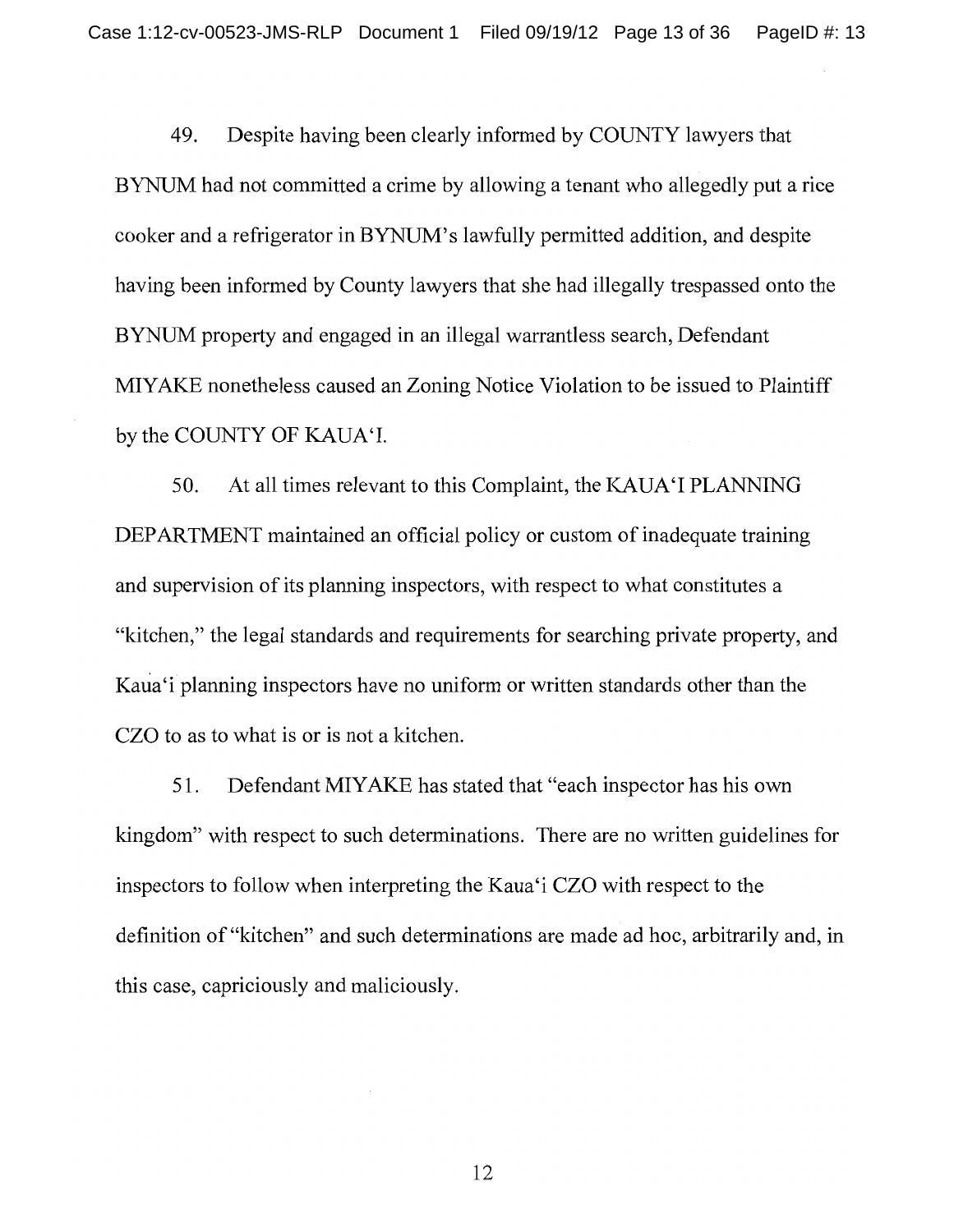On or about April 15, 2010, MIYAKE directed Inspector Henriques to 52. prepare a Zoning Violation Notice ("ZVN") to be issued against BYNUM, using a standard PLANNING DEPARTMENT template.

53. On or about April 15, 2010, MIYAKE emailed the County Clerk. Peter Nakamura, with the subject line that read "4 your eyes only" and attached a copy of the April 15, 2010 ZVN. BYNUM was not informed of the ZVN for nearly one month later on May 12, 2010.

54. Defendant MIYAKE sent the email copy of the ZVN to the County Clerk, with the intent that it would later be made public and used against BYNUM in the coming 2010 election.

55. The Planning Department's April 15, 2010 ZVN form, alleged that a zoning violation had been found to "exist" on the Plaintiff's property. Such language, alleging the actual existence of a violation of the CZO, is necessary for such a Zoning Violation Notice to have legal effect  $-$  as due process requires the existence of an actual violation before civil or criminal prosecution for a violation of the CZO.

56. However, in BYNUM's case, the PLANNING DEPARTMENT caused the standard ZVN form originally issued in April 2010 to be altered on or about November 10, 2010 to change the sentence "we have found that a zoning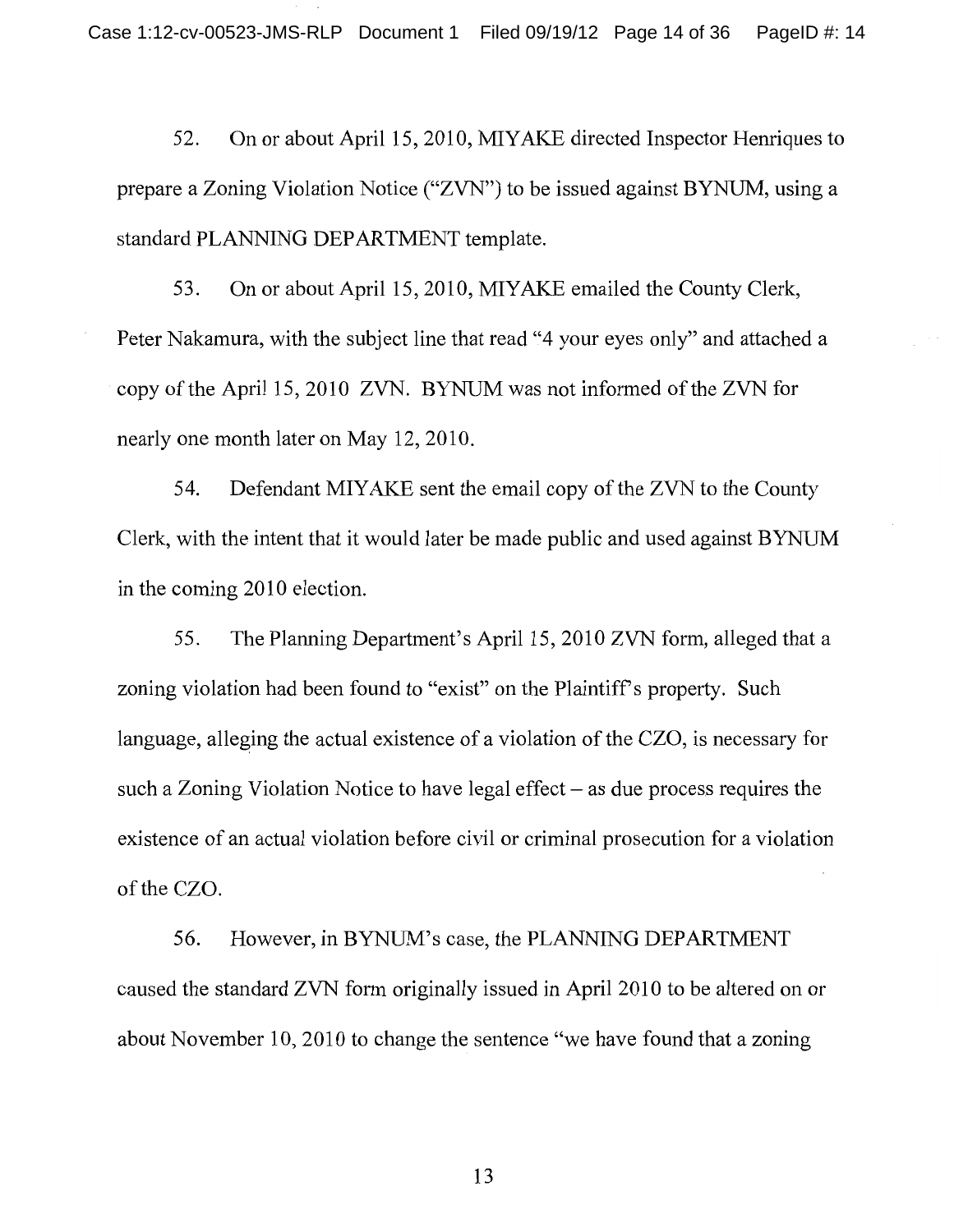violation exists" to "we have found that a zoning violation *may* exist." (emphasis added).

57. At the time of the November 10, 2010 ZVN, there was no probable cause to believe that an actual zoning violation existed on BYNUM's property.

58. Upon information and belief, the Zoning Notice Violation prepared against BYNUM was the only such notice ever issued by the County of Kaua'i that had alleged a violation based on what "may" exist – instead of what actually did exist.

59. On or about November 10, 2010, then-Planning Director Ian Costa sent BYNUM a letter stating, "This notice shall supersede our letter dated April 15, 2010," and stating that "we believe ... violations of Chapter 8, Kaua'i County Code may exist."

60. The November 10, 2010 ZVN did not allege probable cause to believe that either a civil or a criminal zoning violation had occurred.

Defendant MIYAKE then sent the uniquely modified November 10, 61. 2010 Zoning Violation Notice, which claimed only that the Planning Department "believed" that a violation "may" exist to the Office of the Prosecuting Attorney.

Prior to the uniquely altered ZVN, the PLANNING DEPARTMENT 62. routinely cc'd ZVN's to the Office of the Prosecuting Attorney. However, until the BYNUM ZVN, the Office of the Prosecuting Attorney has never filed criminal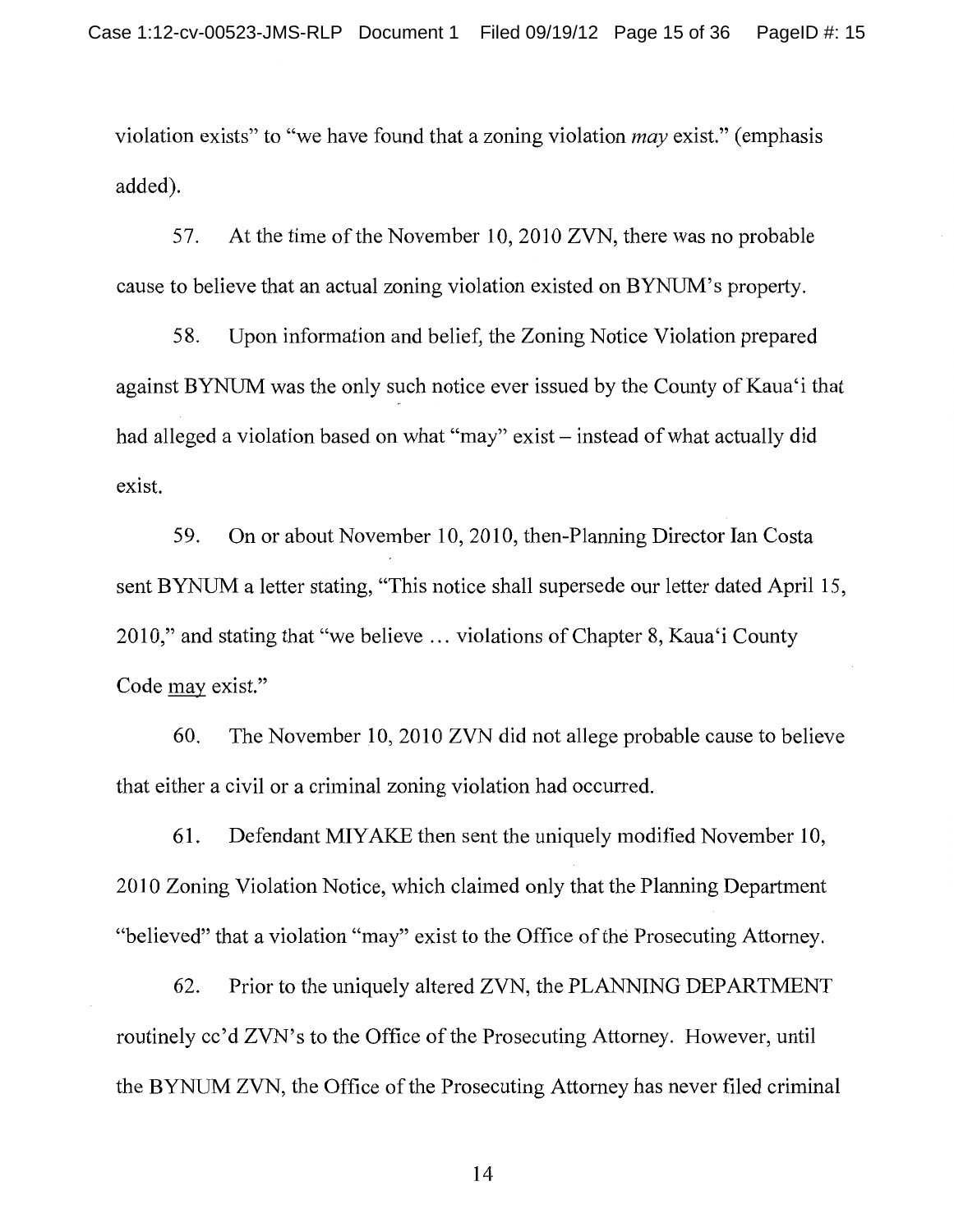charges until and unless the Planning Department had made a specific request for such criminal charges to be filed.

In November 2010, Jacob Delaplane, Esq. worked under the 63. supervision and direction of defendant ISERI-CARVALHO at the Kaua'i Office of the Prosecuting Attorney, as a deputy prosecuting attorney.

64. In November 2010, Defendant MIYAKE met with deputy prosecuting Attorney Delaplane to discuss the BYNUM zoning matter, in depth.

65. Delaplane was an attorney licensed to practice law in Hawai'i at the time he met with MIYAKE.

Delaplane secretly recorded the approximately two-hour long 66. conversation with Defendant MIYAKE.

67. During the November 2010 meeting with deputy prosecuting attorney Delaplane, MIYAKE informed Delaplane that deputy county attorneys Jung and Dahilig had previously advised MIYAKE that she had illegally trespassed on the BYNUM property, and engaged in an illegal search when she entered Plaintiff's property without a warrant in April 2010 and allegedly saw the portable ricecooker inside the BYNUM family home.

A portable rice-cooker is not an "installed appliance" within the 68. meaning of the Kaua'i CZO.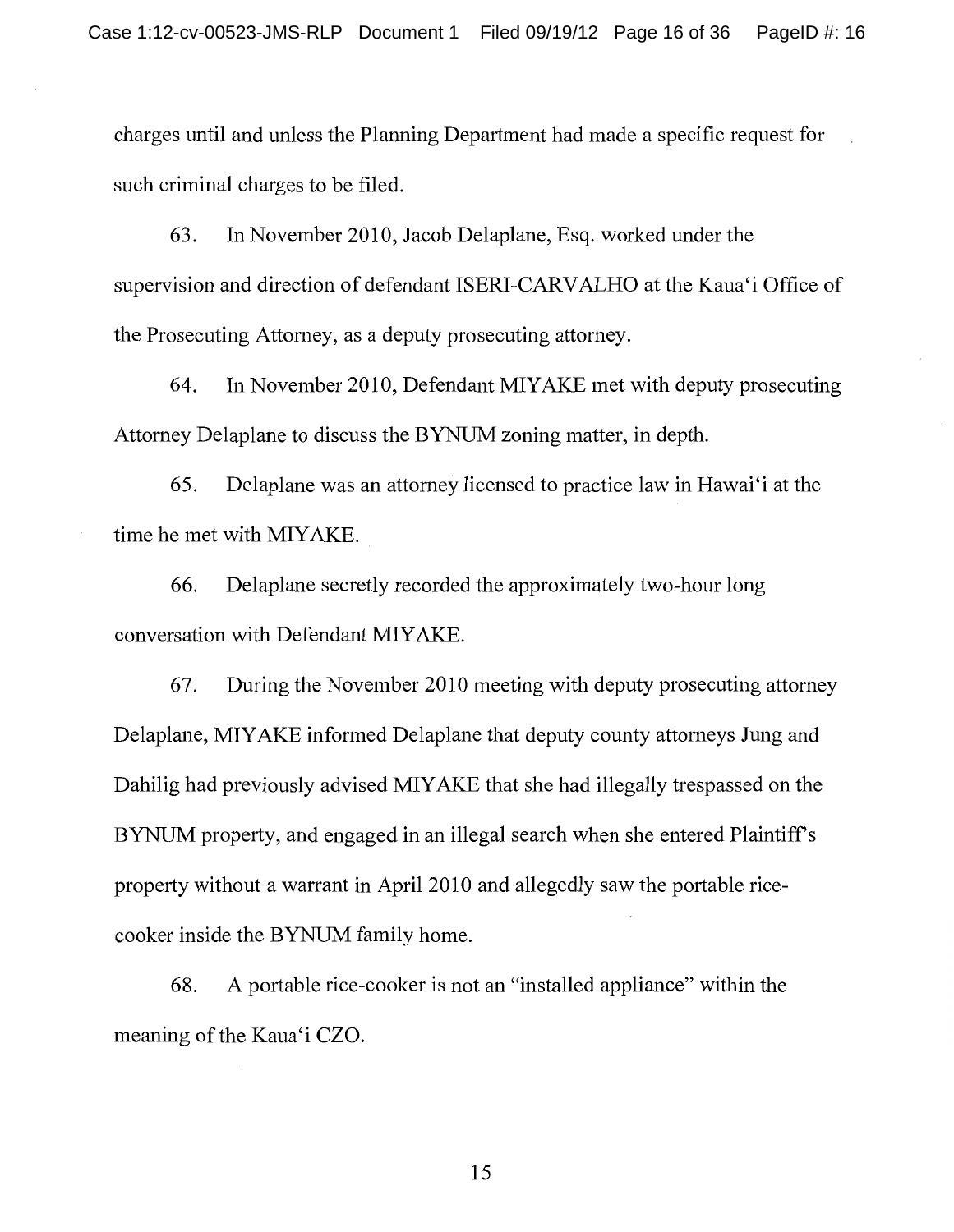69. During the November 2010 meeting with Delaplane, MIYAKE informed Delaplane that deputy county attorneys Jung and Dahilig had previously advised her that the evidence that she had allegedly observed during her warrantless search (a refrigerator and a rice-cooker in the family room addition) did not constitute a second kitchen with "installed appliances" as contemplated by the Kaua'i CZO.

During the surreptitiously recorded meeting between MIYAKE and 70. Delaplane, MIYAKE told Deputy Prosecuting Attorney Delaplane: "It is all political but I will never say on stand that it is political. It will be my demise." The prosecution of BYNUM was indeed for political reasons. MIYAKE also opined on the secretly-recorded tape that "the good guys lost" in the 2010 election. Knowing that a new Planning Director was taking over the Planning Department as a result of the 2010 election, MIYAKE and DOE defendants then arbitrarily and capriciously issued the second ZVN against Plaintiff so that she could "cc" it to the Prosecuting Attorney just before the new Planning Director (*i.e.*, Dahilig – the former County Attorney who had concluded that MIYAKE had trespassed, engaged in an illegal search, and who had questioned whether Plaintiff's home had a second kitchen within the meaning of the Kaua'i CZO) took office.

71. Mr. Kaipo Asing was the Chair or the County Council at the time the revised ZVN was issued to BYNUM.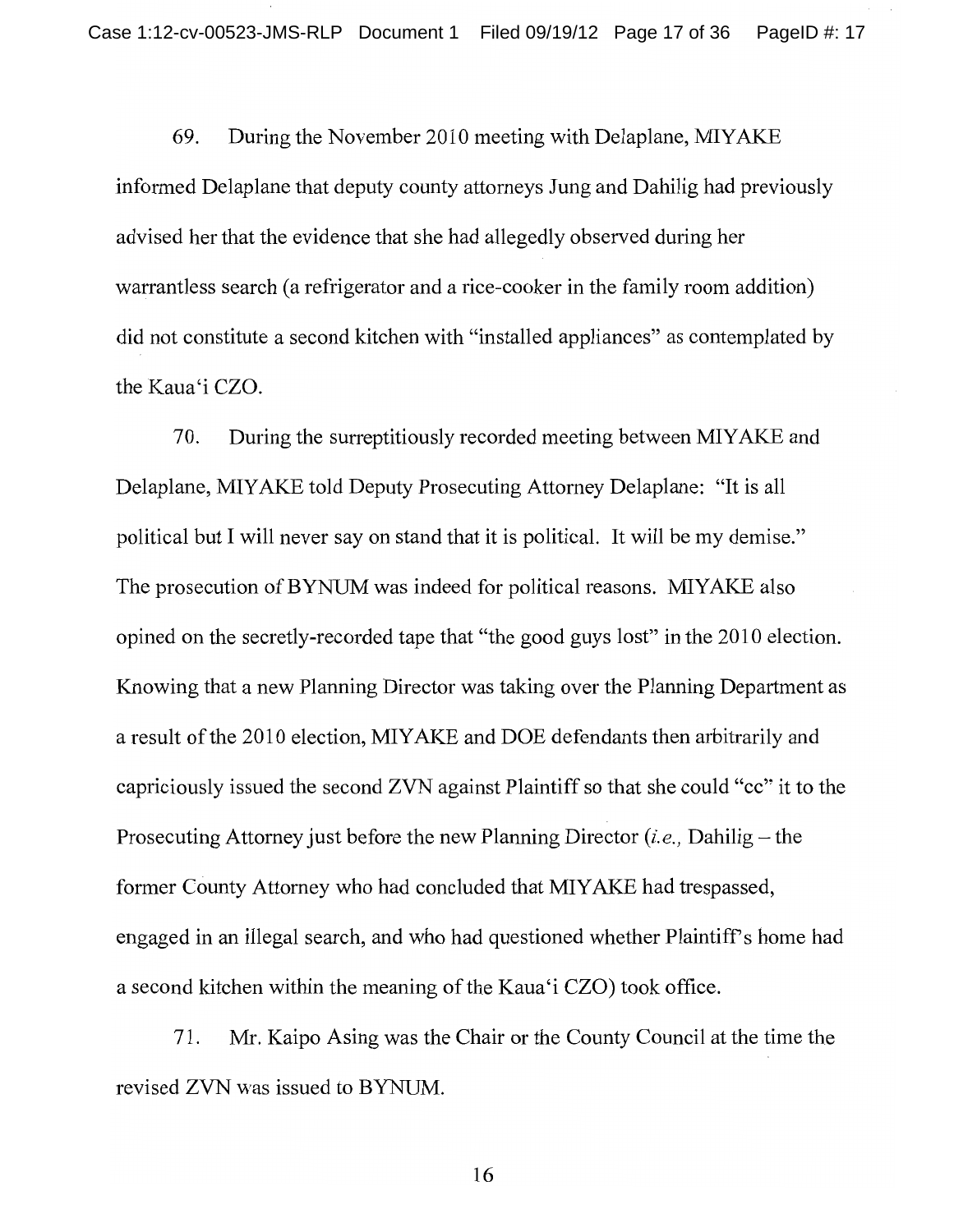After MIYAKE told Delaplane about the advice she had received 72. from deputy county attorneys JUNG and DAHILIG, (regarding trespass, illegal search and the definition of kitchen) and in response to further taped questioning by Delaplane, MIYAKE stated that she and PLANNING director Ian Costa issued the ZCN in November 2010: "Because Kaipo wanted it. Kaipo was asking. And I gotta answer to the Council Chair."

73. In fact, Defendant MIYAKE had no obligation as a Planning Inspector to "answer" to the Council Chair as to who was charged with zoning violations by the Planning Department. To the extent that MIYAKE based her decision-making as a Planning Inspector on the malicious political wishes of the Kaua'i County Council Chair at the time, her decision to issue the ZVN was arbitrary, capricious and malicious.

74. The November 2010 ZVN was not a valid ZVN based on admissible evidence of an actual zoning violation, but rather was a uniquely altered document that had no legal effect, did not state probable cause, and simply alleged a "belief" that a violation "may" have existed.

75. The November 2010 ZVN was issued against legal advice of at least one deputy County Attorney and was instead issued for political reasons at the urging of then Kaua'i County Council chair – as established by MIYAKE's taped admissions to Delaplane.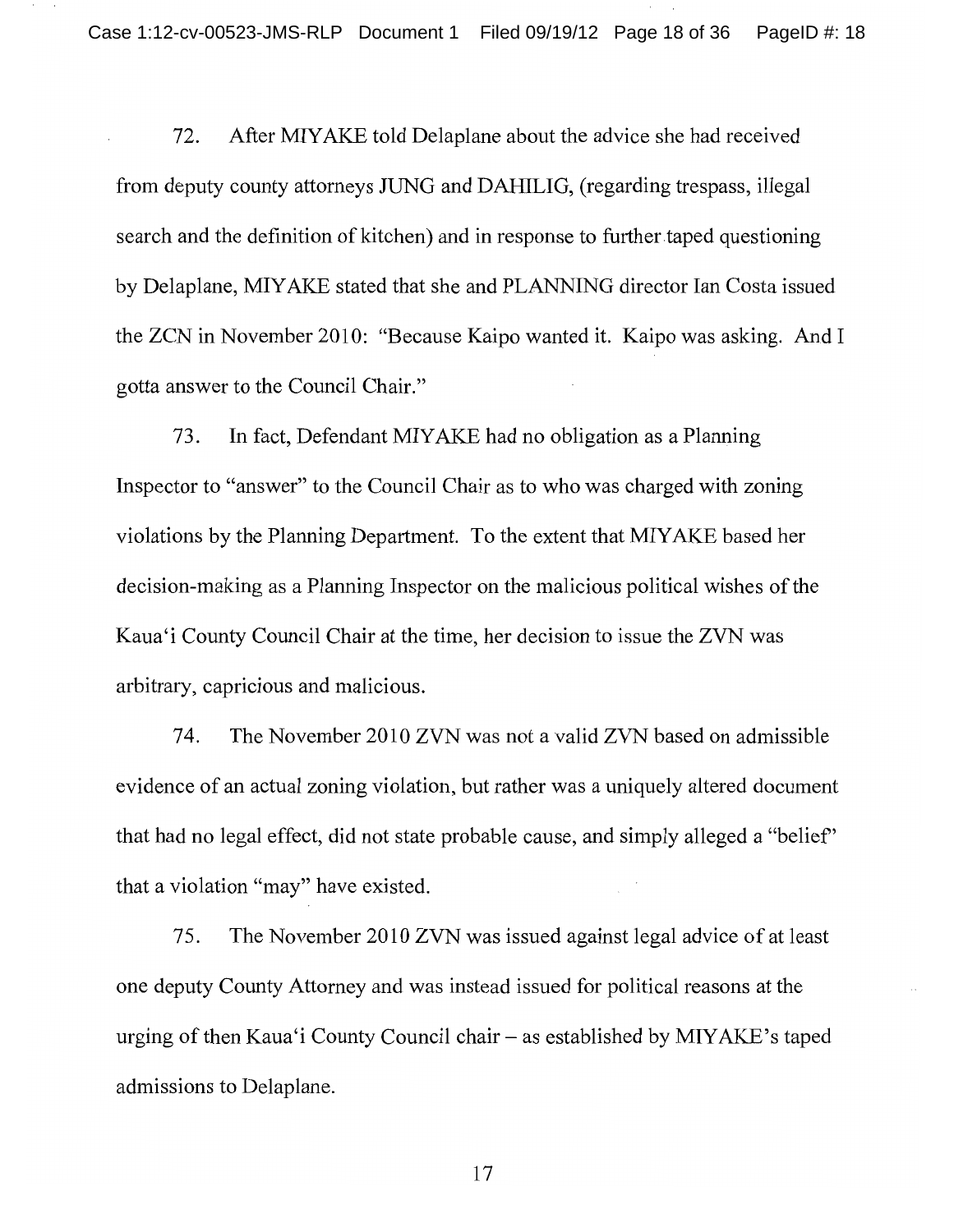Despite having learned that the two deputy county attorneys who were 76. tasked with advising the PLANNING DEPARTMENT had already advised that there was no probable cause to believe that BYNUM had violated any zoning ordinance, and despite knowing that the alleged rice cooker and refrigerator were only discovered as a result of an illegal warrantless search, and although the November 10, 2010 ZVN did not allege probable cause to believe that either a civil or a criminal zoning violation had occurred - Defendant ISERI-CARVALHO waited approximately one year (until the next election-year cycle) and then filed four criminal zoning charges against BYNUM in the District Court for the 5<sup>th</sup> Judicial Circuit.

Two of the four alleged criminal acts were based on the alleged 77. presence of a rice-cooker and a refrigerator approximately one year and a half years earlier, and the other two charges were based on the alleged presence of a lock on the door between the addition and the original house – even though Planning Director Costa had already informed Defendant ISERI-CARVALHO that there was no law governing which doors inside a private home could or could not have locks, and even though the subject lock was the same lock that existed at the time the addition was permitted and the certificate of occupancy issued, years earlier.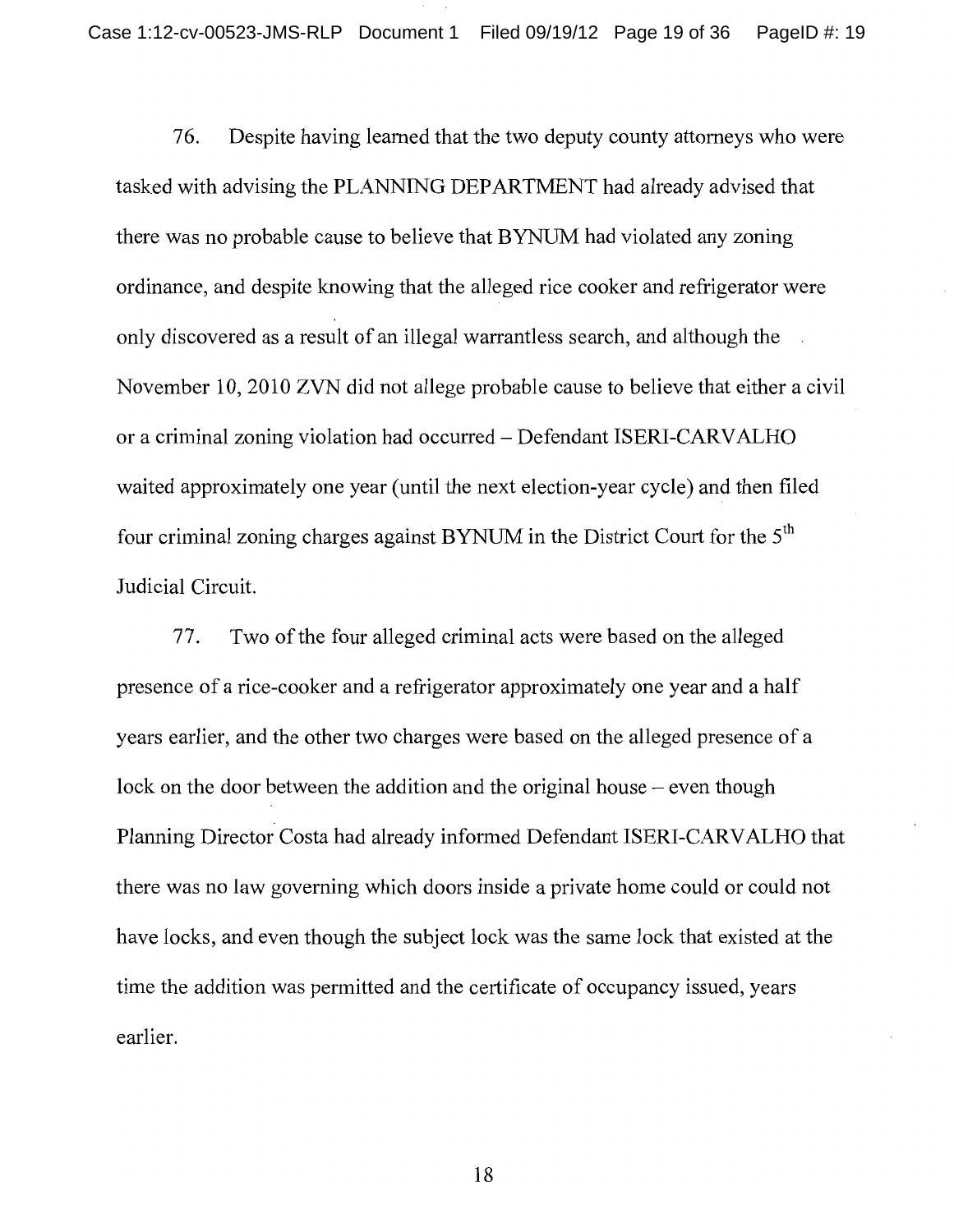78. There was no probable cause for Kaua'i Prosecuting Attorney ISERI-CARVALHO to charge BYNUM with any crimes based on the alleged presence of a rice cooker and refrigerator in his lawfully permitted addition.

79. ISERI-CARVALHO would not have charged BYNUM with a crime had the Planning Department and MIYAKE not sent an unsolicited copy of the November 2010 ZVN to the Office of the Prosecuting Attorney.

80. Prior to charging BYNUM with four zoning crimes, ISERI-CARVALHO, or Delaplane, acting under her authority, had an investigator interview Victory YOKOTAKE about the BYNUM home. Although YOKOTAKE told the investigator that BYNUM was unaware of the rice-cooker in the addition and that she was welcome to use the BYNUM kitchen (such that she did not need a second kitchen) neither Delaplane nor ISERI-CARVALHO provided that investigator's report to BYNUM or his attorney while ISERI-CARVALHO was prosecuting him, despite written requests for exculpatory information and the constitutional requirement that such material must be provided to a criminal defendant.

81. During ISERI-CARVALHO's investigation into whether BYNUM had committed misdemeanors in connection with the rice-cooker and door lock, deputy prosecuting attorney Jake Delaplane ordered Lucas Burns, another deputy prosecuting attorney, to interview Victory Yokotake, the pretext of the interview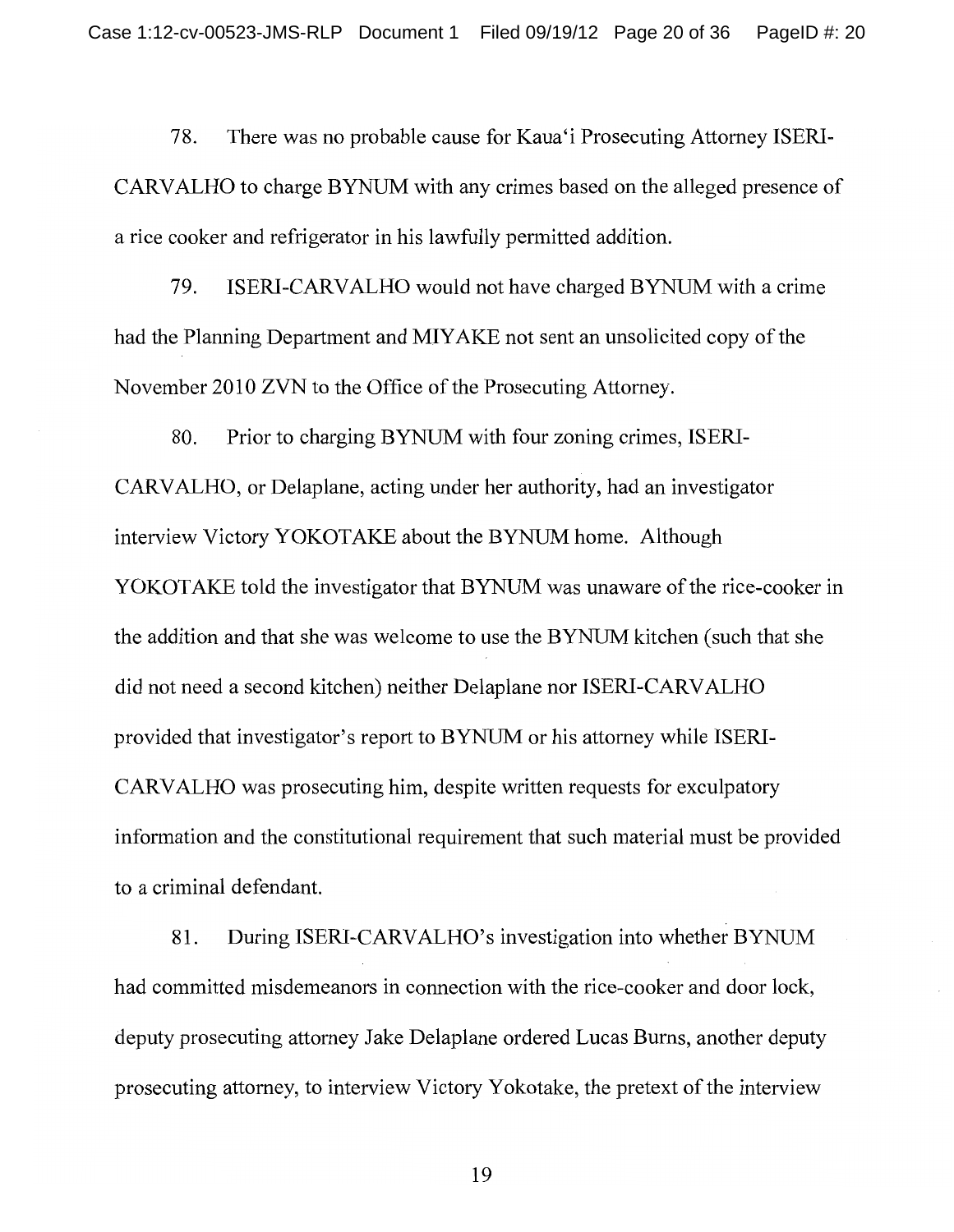being that the interview was to assist with the prosecution of the earlier alleged assault against her, but with the real purpose of bolstering ISERI-CARVALHO'S case against BYNUM. The deputy prosecuting attorney was instructed to surreptitiously tape record the interview.

82. In April 2012, Lucas Burns testified about the unusually aggressive investigation technique involving misleading and surreptitiously recording a victim of an assault with the real intent of extracting from the assault victim, evidence against BYNUM's alleged zoning violations – having no real intent to bolster the assault case in any way.

83. From January 2012 until approximately May 2012, while the criminal zoning charges were pending against Plaintiff BYNUM, the Kaua'i County Council was simultaneously considering various matters related to the operations and budget of the Office of the Prosecuting Attorney.

BYNUM had previously been a critic of many of Prosecuting 84. Attorney ISERI-CARVALHO's decisions and he had planned to question ISERI-CARVALHO about her operations and budget as was relevant to the matters on pending on the Kaua'i Council's agenda during these council meetings in early 2012.

Plaintiff BYNUM had constitutional rights under the First 85. Amendment to the U.S. Constitution and the Hawai'i State Constitution to speak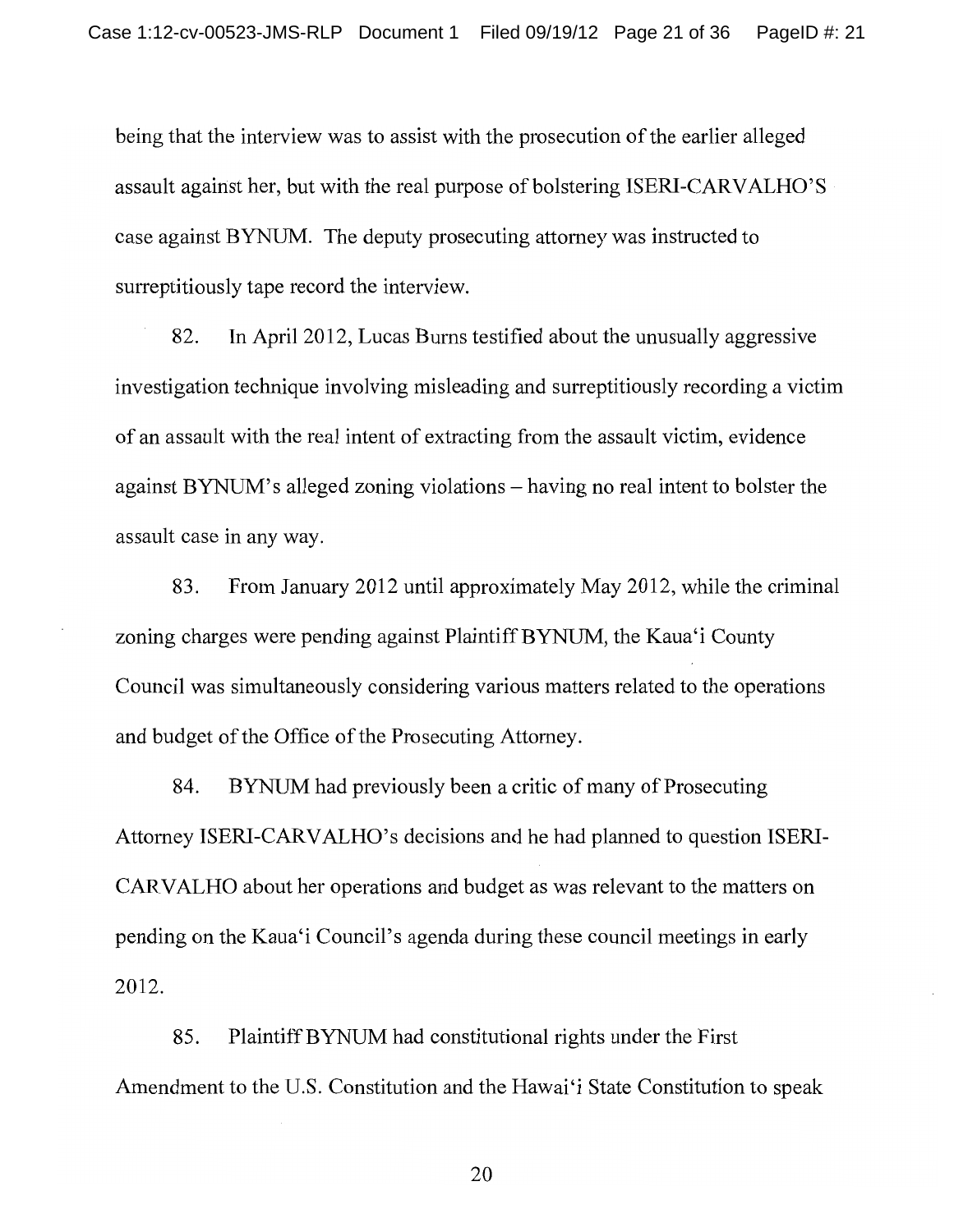about and debate, as an elected member of the Kaua'i County Council, the operations and budget of the Office of the Prosecuting Attorney at official Kaua'i County Council meetings.

However, on January 19, 2012, while the false criminal charges were 86. pending against BYNUM, prosecuting attorney ISERI-CARVALHO wrote a letter to the entire Kaua'i County Council, on Office of the Prosecuting Attorney letterhead, demanding that BYNUM be recused from County Council meetings involving legislative oversight of the prosecutor's office, while the BYNUM's criminal case was pending.

87. ISERI-CARVALHO initially stamped this January 19, 2012 letter as "confidential" but later released it to the public and to the mass media and press, with some names redacted.

88. The January 19, 2012 letter to the Council contained various erroneous statements of law to support ISERI-CARVALHO's demand that BYNUM should be recused from legislative matters concerning the OPA.

89. The January 19, 2012 letter also contained numerous statements that are disparaging of Mr. BYNUM's integrity including that "[Councilman BYNUM] has a clear financial interest in the operations of the OPA, as he would directly benefit if the OPA's operations were negatively impacted by any action of the Council. By virtue of being a criminal defendant, he has a vested interest in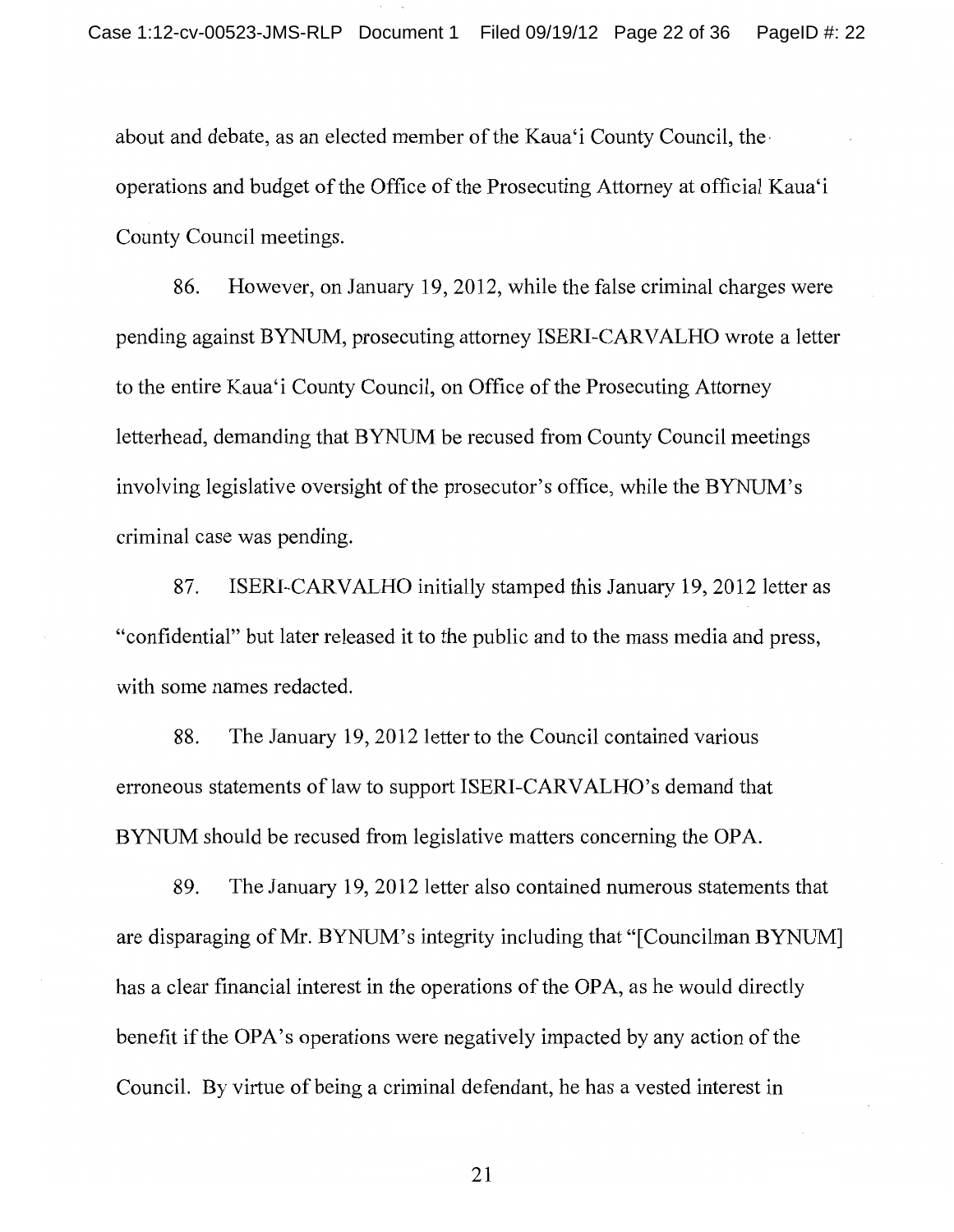ensuring that the OPA not operate at peak efficiency" and "BYNUM's paranoid belief that the actions taken by our office were calculated personal attacks against him is without any merit and is completely baseless." ISERI-CARVALHO intentionally withheld from the public or the Council that Mr. the Director of the Planning Department had already "cleared" BYNUM of any violation or that BYNUM was innocent unless proven guilty.

When ISERI-CARVALHO demanded BYNUM's recusal on the basis 90. that ISERI-CARVALHO had charged BYNUM in a criminal case that was premised on an illegal warrantless search, without probable cause, and on an interpretation of the CZO that was contrary to that stated by then Planning Director Costa and contrary to the advice of deputy county attorneys Jung and Dahilig, she was acting under the color of state law.

BYNUM had a clearly established constitutional and statutory right to 91. fulfill his responsibilities as an elected councilman and to fully participate in 2012 Council hearings related to the operations and budget of the Office of the Prosecuting Attorney.

92. ISERI-CARVALHO wrote the January 19, 2012 with the intent of denying BYNUM his rights guaranteed statutes and under the U.S. Constitution and the Hawai'i State Constitution.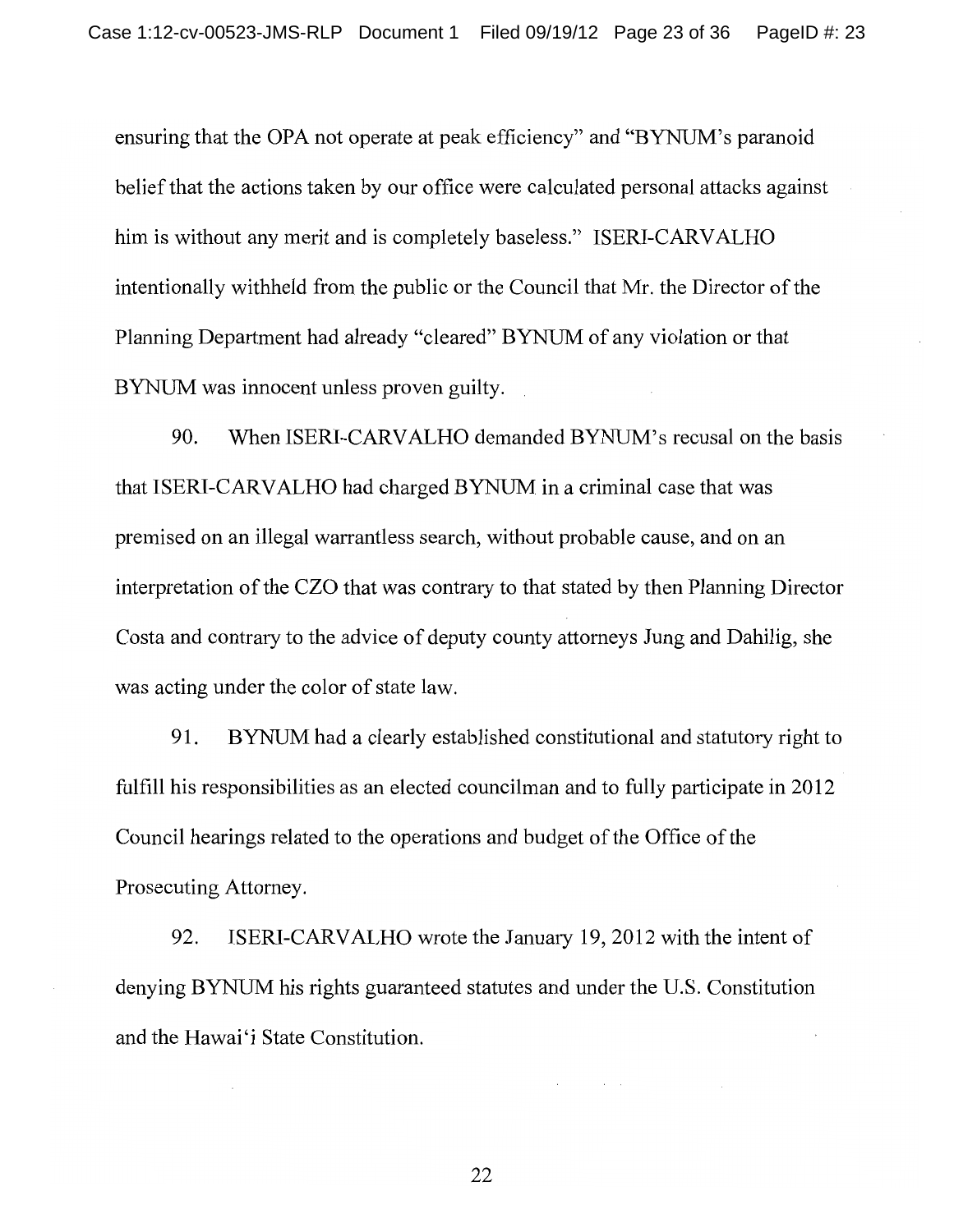93. ISERI-CARVALHO wrote the January 19, 2012 under the color of her authority under state law as an elected public prosecutor.

94. ISERI-CARVALHO wrote the January 19, 2012 with the intent of silencing BYNUM in his capacity as an elected official with respect to the operations and budget of the Office of the Prosecuting Attorney.

95. ISERI-CARVALHO's conduct, in writing and publishing the January 19, 2012 letter and her making her comments derogatory comments about BYNUM on the Council floor would have chilled or silenced a person of ordinary firmness from future First Amendment activities.

96. Fearful of the Prosecutor's unprincipled ire, and not wanting to risk violating the law related to recusal as it was presented to the Kaua'i County Council by the Prosecuting Attorney, BYNUM ceded to ISERI-CARVALHO's demand for his recusal from the January, 2012 County Council Meeting. Thereafter BYNUM solicited an opinion from the County of Kaua'i Board of Ethics, which later concluded, contrary to the legal assertions made by ISERI-CARVALHO to the Kaua'i County Council, that BYNUM did not have a conflict of interest such that he should not be recused from fulfilling his duties as an elected councilman with respect to questioning ISERI-CARVALHO, as would any other elected member of the Kaua'i County Council, with respect to the OPA operations and budget.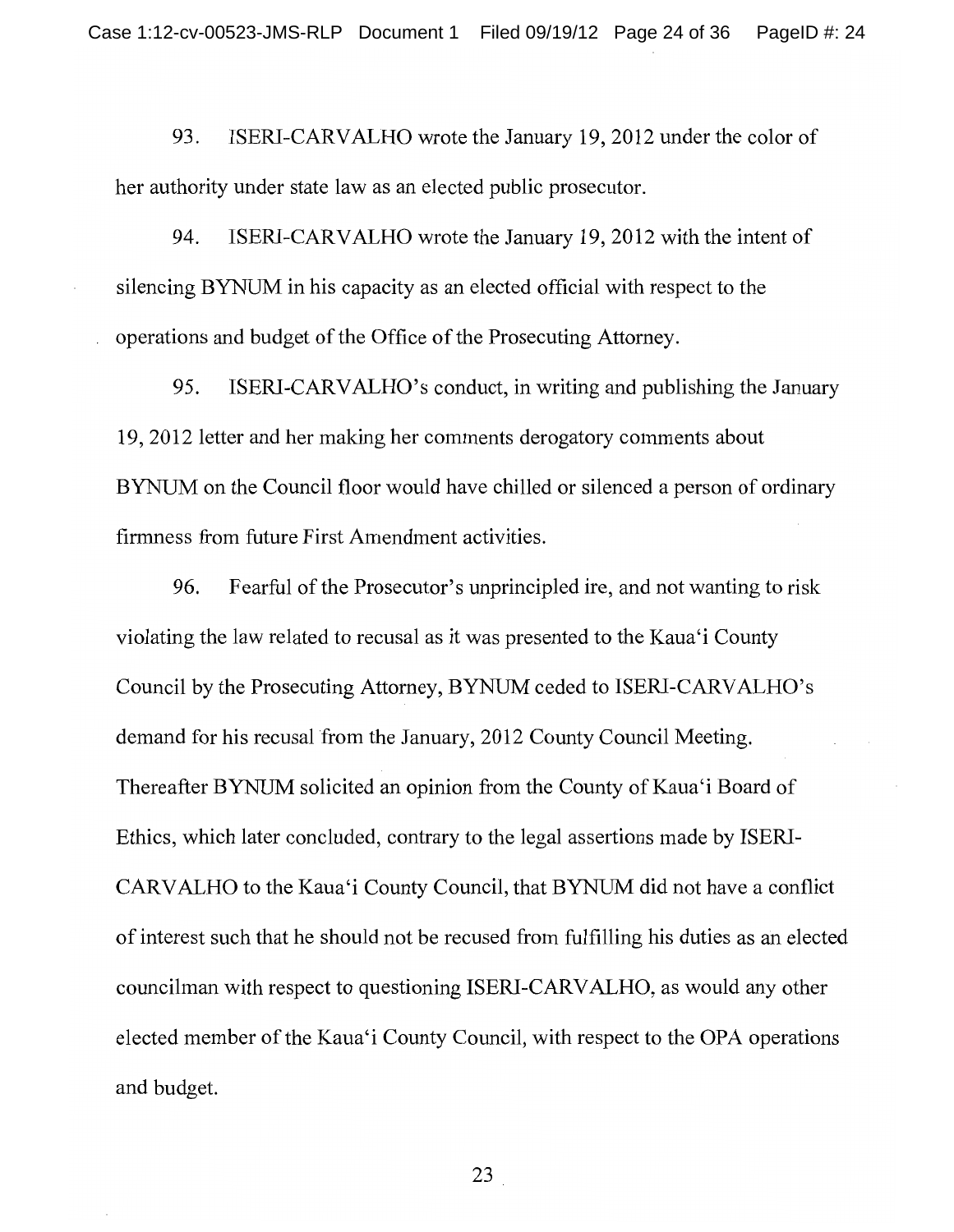97. On March 14, 2012 and again on March 21, 2012 there was a Special Council meeting item involving the Prosecuting Attorney's request for Council permission to hire a Law Office Assistant. At the opening of the latter meeting ISERI-CARVALHO notified the Council, through counsel, that she would be asking questions of BYNUM before she would agree to testify before the Council. The proposed questions to councilman BYNUM included whether he would "waive [his] rights" and if [he was] aware that "statements that you make can be used against you in the criminal proceeding."

98. This March 14, 2012 questioning of BYNUM on behalf of ISERI-CARVALHO would have chilled or silenced a person of ordinary firmness from future First Amendment activities.

During these 2012 County Council meetings ISERI-CARVALHO 99. repeatedly referred to the charges that her Office had filed against BYNUM as the primary basis for removing him from any legislative oversight of the Office of the Prosecuting Attorney. In none of these references did ISERI-CARVALHO reference any presumption of innocence or acknowledge the fact of Plaintiff's innocence as established by the legal opinions of deputy County Attorney's Jung and Dahilig.

100. While all of these matters were happening, BYNUM had listed his home for sale. In the spring of 2012, he entered into a contract for the sale of his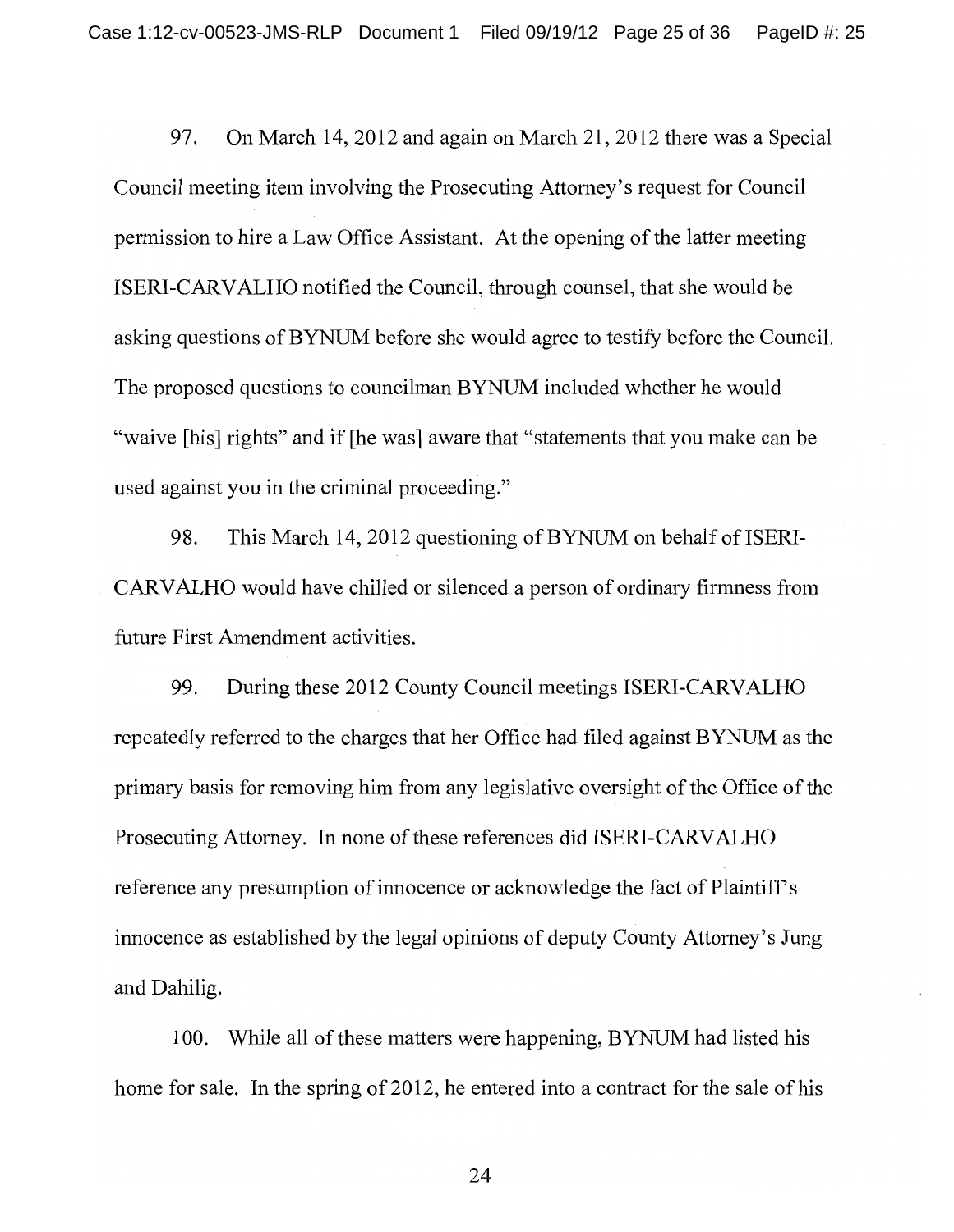home. The sale went into escrow. The buyers, however, became concerned that the house may not have been properly permitted after reading about the prosecution of BYNUM in the local newspaper. In response, the buyers went to the PLANNING DEPARTMENT and inquired whether there were problems with the permitting of the BYNUM property. The representative of the PLANNING DEPARTMENT wrongly and maliciously informed the buyers that the alleged zoning violations would run with the land and transfer to any new owners. The PLANNING DEPARTMENT employee then falsely informed the buyers that they would not be permitted to rent out any rooms in the residence if they bought the home. In response to these, and other false representations from the PLANNING DEPARTMENT, the buyers cancelled escrow. The house remains unsold. The loss of the sale of the home caused BYNUM to suffer significant financial damages to be proven at trial.

101. On April 5, 2012 a hearing was held in the Fifth Circuit Court, State of Hawai'i, after which the Honorable Kathleen N.A. Watanabe ordered that the Office of the Prosecuting Attorney was disqualified from further involvement in the criminal zoning case against BYNUM.

102. Thereafter, the State of Hawai'i Office of the Attorney General appointed a Special Deputy Attorney General to take over the case from the disqualified Office of the Prosecuting Attorney. The Special Deputy re-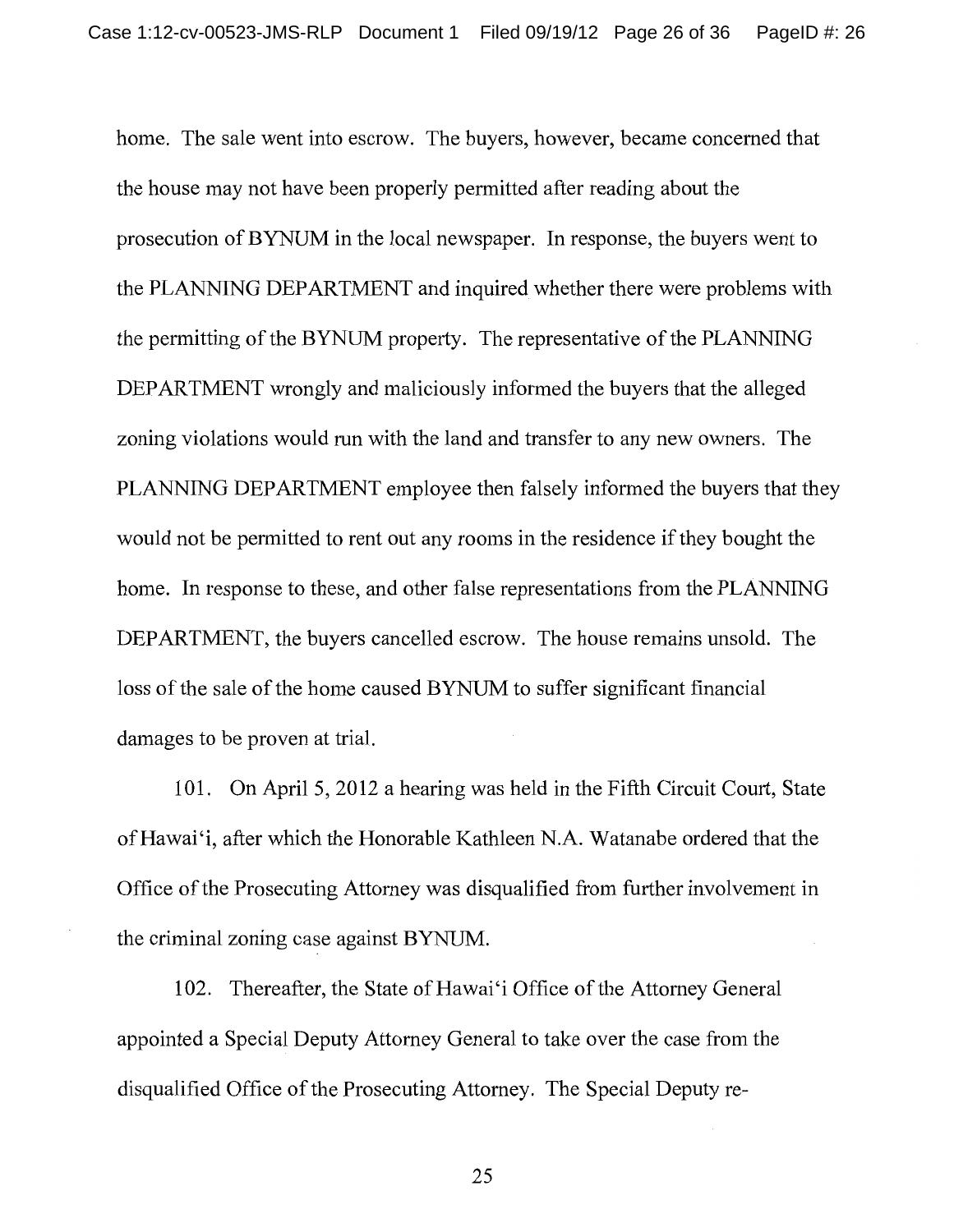investigated the facts and circumstances related to the alleged zoning crimes and very rapidly concluded that there was no provable case against BYNUM.

103. The Circuit Court, with the agreement and written consent of the Special Deputy Attorney General, dismissed the entire criminal case against BYNUM with prejudice.

104. Thereafter, First Deputy Prosecuting Attorney Delaplane, working under the authority of ISERI-CARVALHO told the local newspaper reporter that the dismissal did not equate to innocence.

## **COUNT I** (Federal Civil Rights 42 U.S.C. § 1983) - Defendants MIYAKE, ISERI-**CARVALHO and COUNTY OF KAUA'I**

105. Plaintiff re-alleges and hereby incorporates by this reference paragraphs 1 through 104 inclusive, as if set forth in fully herein.

106. BYNUM's actions as an elected member of the Kaua'i County Council in advocating for changes to Kaua'i's Comprehensive Zoning Ordinance in 2008 were exercise of his constitutionally protected interest in freedom of speech, constitutionally protected by the First Amendment to the Constitution of the United States. This protected speech was on a matter or matters of public concern within the meaning of Rankin v. McPherson, 483 U.S. 378 (1987). Thus, the speech was constitutionally protected.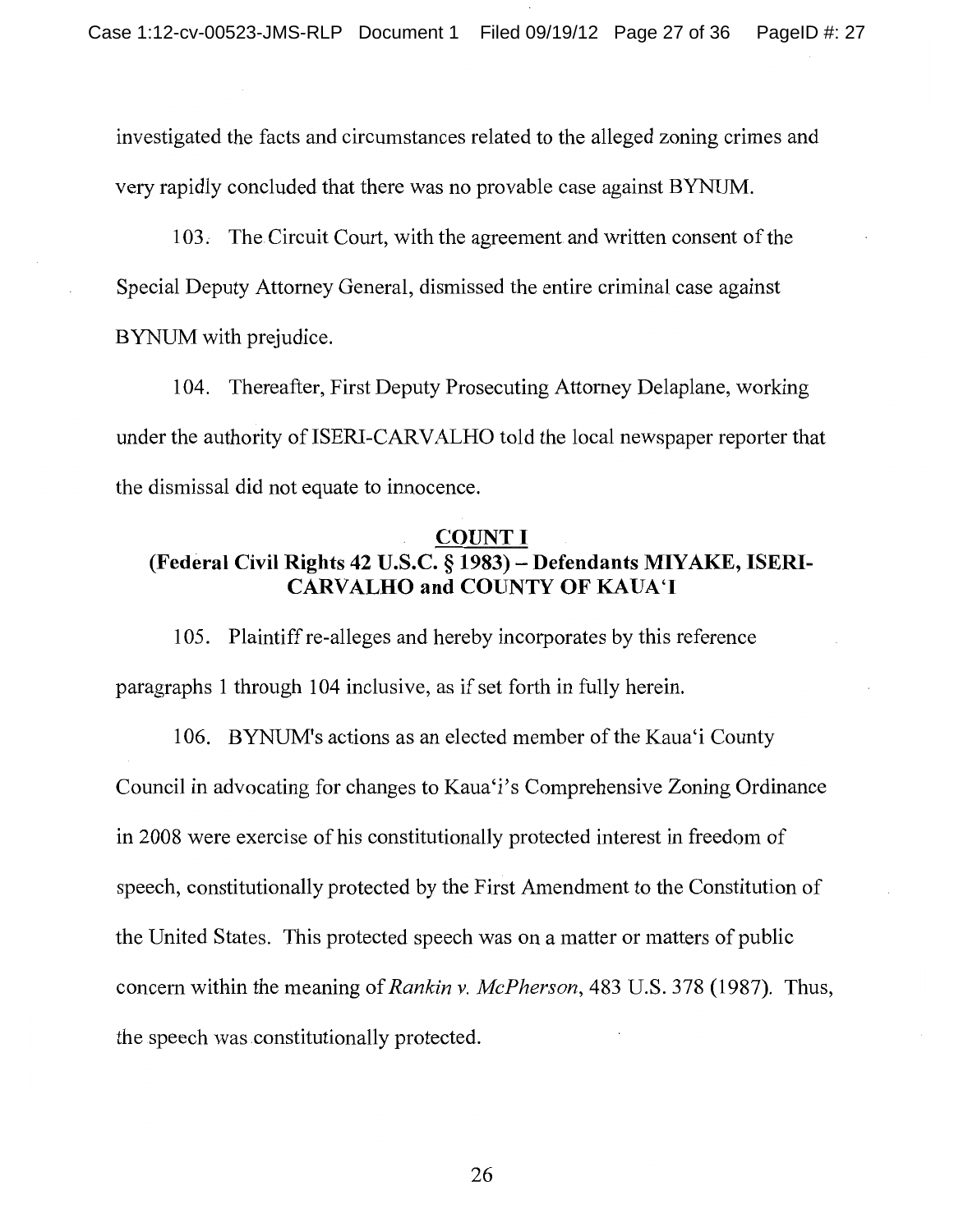107. Councilmember BYNUM's actions in attempting to question Defendant ISERI-CARVALHO about the operations and budget of the Office of the Prosecuting Attorney in 2012 were exercise of his constitutionally protected interest in freedom of speech, constitutionally protected by the First Amendment to the Constitution of the United States. This protected speech was on a matter or matters of public concern within the meaning of *Rankin v. McPherson*, 483 U.S. 378 (1987). Thus, the speech was constitutionally protected.

108. These aspects of protected speech were a substantial and/or motivating factor in the decision made by the County of Kaua'i and Defendant Planning Inspector MIYAKE to trespass onto BYNUM's private property, engage in an illegal warrantless search and ultimately charging BYNUM with a civil Zoning Violation, and then sending the same to Defendant ISERI-CARVALHO for criminal prosecution – all against the advice of the Kaua'i County Attorney's Office.

109. These aspects of protected speech were a substantial and/or motivating factor in the decisions made by the Defendant ISERI-CARVALHO to write the "confidential" January 19, 2012 letter to the Kaua'i County Council, to then release that letter to the public, to threaten Plaintiff in public that his questioning of the Prosecuting Attorney at a Council Meeting "may be used against you" in the criminal case and in the various other attempts to silence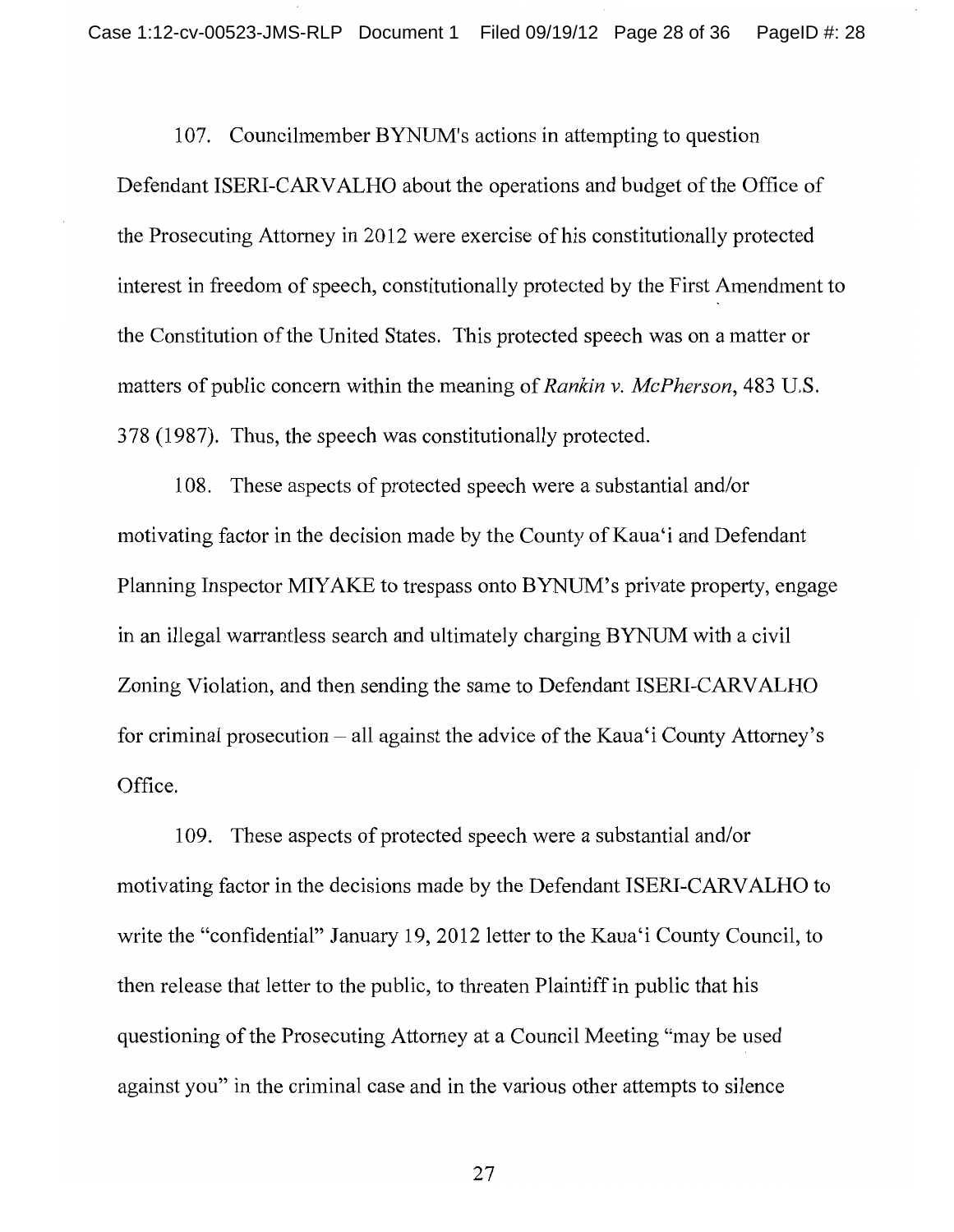Plaintiff as a critic and prevent BYNUM from exercising constitutionally-protected speech and legislative oversight of the OPA and ISERI-CARVALHO.

110. These actions by MIYAKE and ISERI-CARVALHO were taken pursuant to color of a statute, ordinance, regulation, custom, or usage, in that the actions against BYNUM and the inaction on matters which merited action to protect BYNUM were taken and caused by Defendant MIYAKE, ISERI-CARVALHO, and other Kaua'i County officials whose actions represent official policy, that is, Defendants MIYAKE and ISERI-CARVALHO who had final policymaking authority in the areas involved. These acts amounted to a deliberate indifference to or purposeful deprivation of Plaintiff's constitutional rights and the custom, in this regard, was the moving force behind the constitutional violations.

111. That authority of MIYAKE, ISERI-CARVALHO and Costa is established by the Revised Charter of the County of Kaua'i, which vests the Planning Department with the responsibility of enforcement and prevention of violations of the Kaua'i CZO.

112. For purposes of 42 U.S.C. §§ 1983 and 1985, Defendants COUNTY OF KAUA'I, MIYAKE and ISERI-CARVALHO are persons.

113. Each of those persons, under color of statute, ordinance, regulation, custom, and usage of the State of Hawai'i, and its municipal subdivisions, did subject, and cause to be subjected, Plaintiff, a citizen of the United States, to the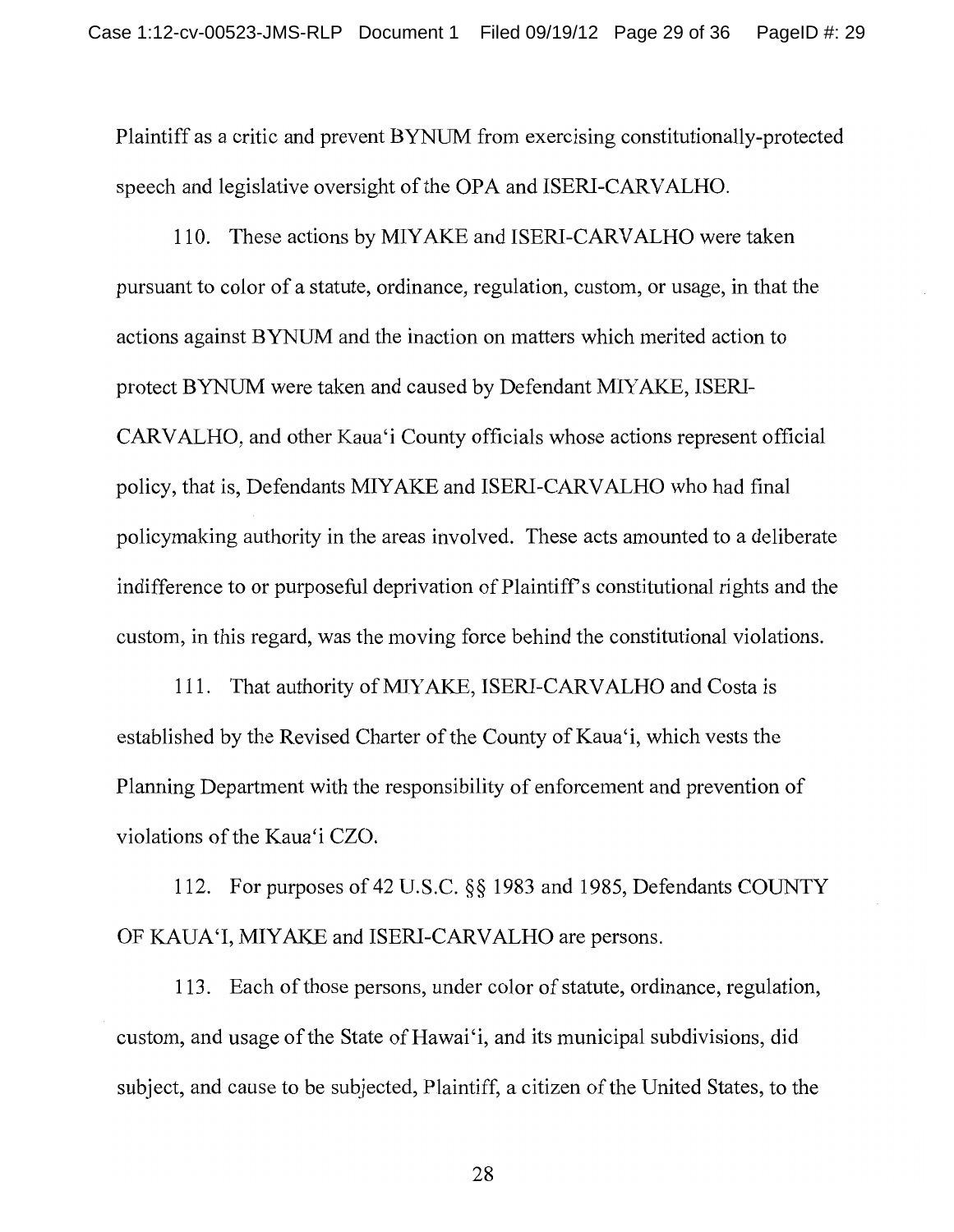deprivation of rights, privileges, and immunities secured to him by the Constitution and laws of the United States.

114. Those rights are the rights to exercise protected speech under the First Amendment to the Constitution of the United States described above, as well as the right to equal protection of the laws, and to due process of law.

115. Defendants unlawfully charged Plaintiff with civil and criminal zoning violations after first illegally trespassing on his property and searching without the required warrant, and by their intentional, systematic, and continuous misconduct toward Plaintiff, Defendants totally disregarded his rights to substantive and procedural due process guaranteed by the Fourteenth Amendment to the United States Constitution and his rights to free speech as guaranteed by the First Amendment to the U.S. Constitution, and have caused Plaintiff injuries and irreparable harm for which Plaintiff is entitled to relief under 42 U.S.C. §§ 1983 and 1985.

116. Defendants are liable to Plaintiff because MIYAKE and ISERI-CARVALHO directly committed and commanded the intentional and malicious violations of Plaintiff's rights, and because Planning Officials caused or permitted the misconduct by MIYAKE and ISERI-CARVALHO by their direction, and by reason of their acquiescence in a longstanding practice or custom which constitutes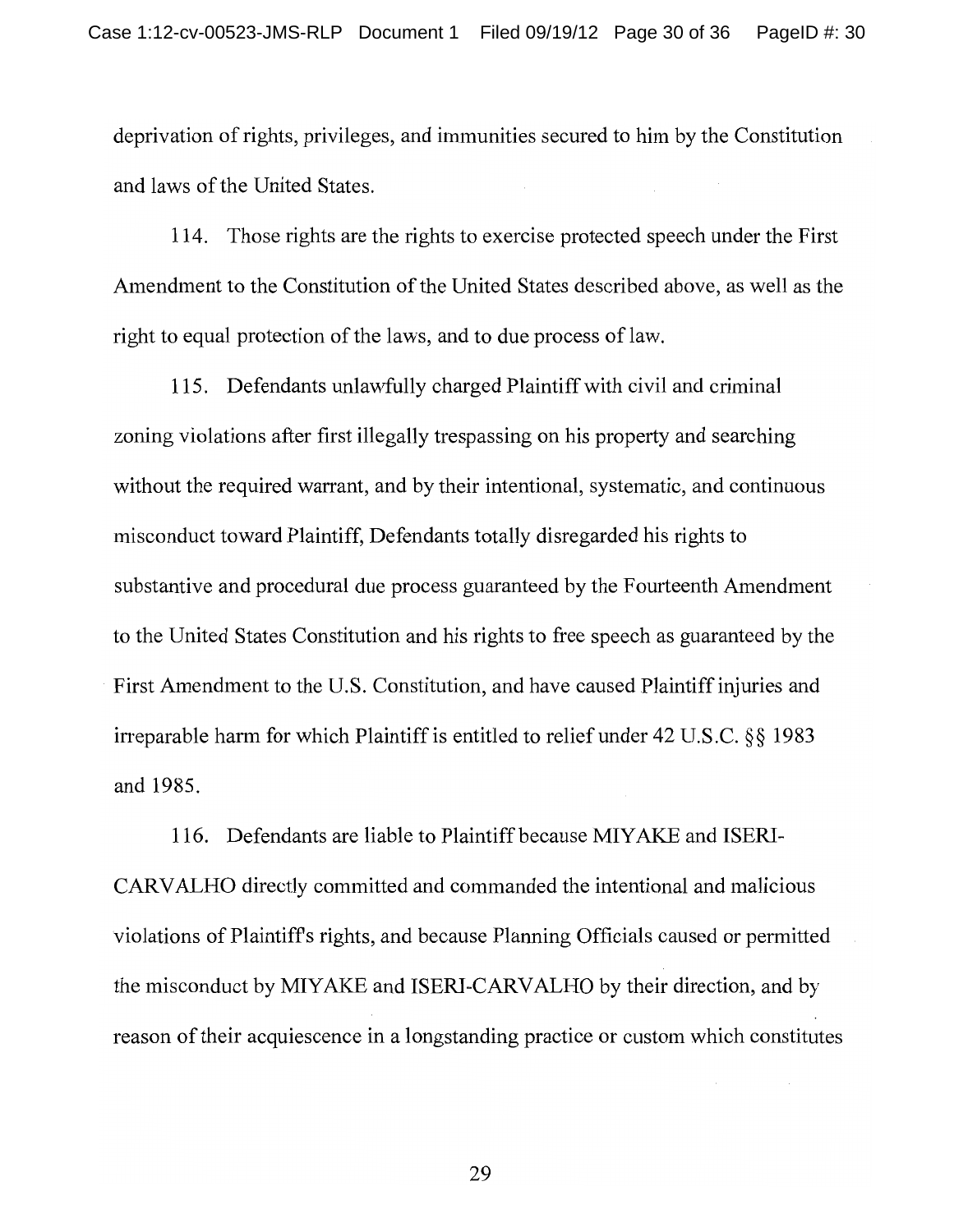the standard operating procedure of the Kaua'i Planning Department, the OPA and the County of Kaua'i.

117. As a result of the unconstitutional deprivation of his rights by Defendants, Plaintiff has suffered monetary damages, and severe mental and emotional distress.

118. The actions of Defendants were willful, wanton, malicious, and in such callous and reckless disregard of civil obligations, as to entitle Plaintiff to recover punitive damages.

119. Thus, Plaintiff is entitled to recover general, special, and punitive damages in an amount to be proven at trial.

# **COUNT II** (Conspiracy to Violate Civil Rights 42 U.S.C. § 1985) - Defendants MIYAKE, **ISERI-CARVALHO and COUNTY OF KAUA'I**

120. Plaint if re-alleges and hereby incorporates by this reference

paragraphs 1 through 119, inclusive, as if set forth in full herein.

121. Defendants ISERI-CARVALHO and MIYAKE, and other officials on

behalf of the COUNTY OF KAUA'I, conspired to violate the civil rights of

Plaintiff described more fully above, in violation of 42 U.S.C. § 1985.

122. As a result of the unconstitutional deprivation of his rights by

Defendants, Plaintiff has suffered monetary damages, and severe mental and emotional distress.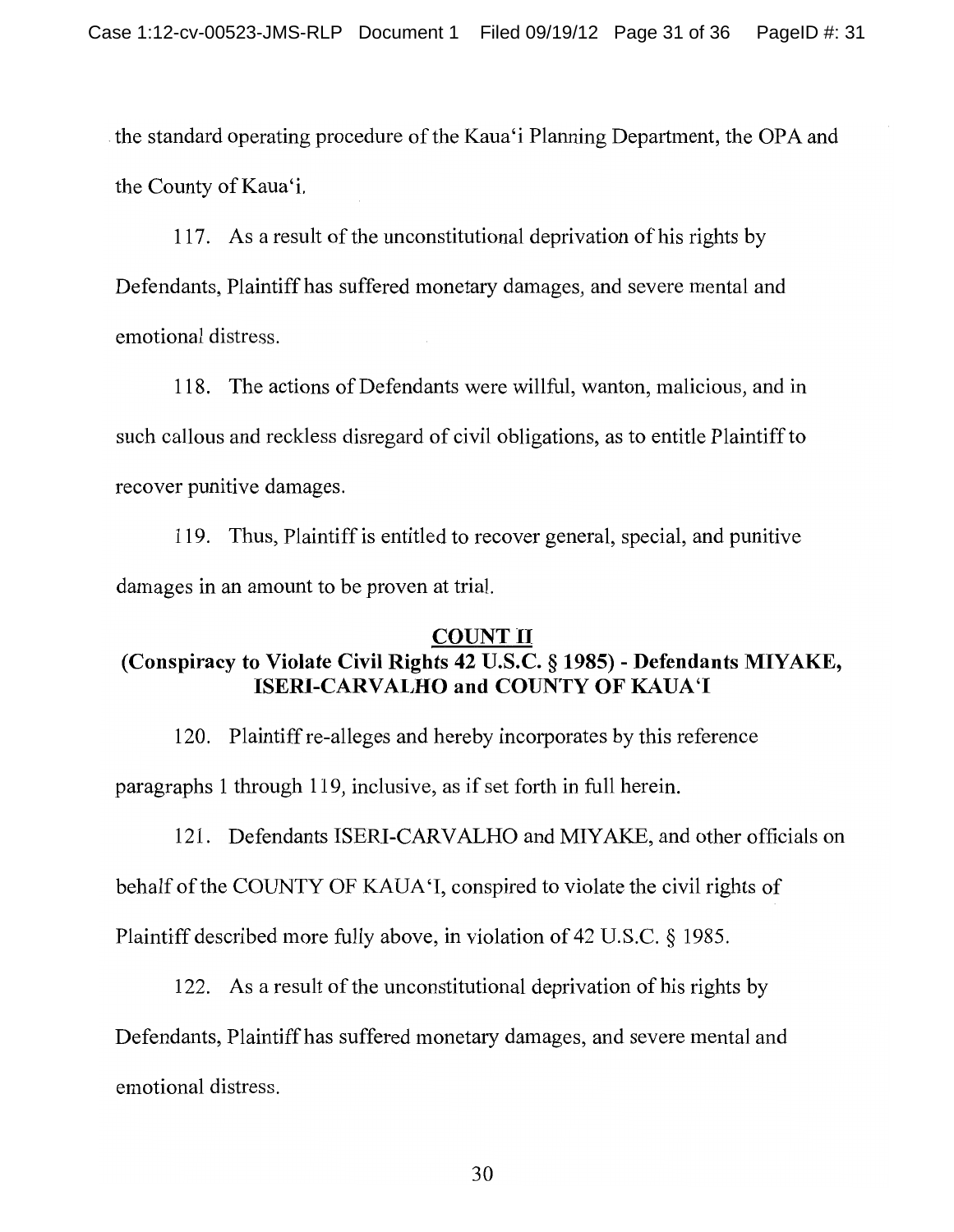123. The actions of Defendants were willful, wanton, malicious, and in such callous and reckless disregard of civil obligations, as to entitle Plaintiff to recover punitive damages.

124. Thus, Plaint if is entitled to recover general, special, and punitive damages in an amount to be proven at trial.

### **COUNT III** (Abuse of Process - Defendants COUNTY OF KAUA'I and MIYAKE)

125. Plaintiff re-alleges and hereby incorporates by this reference paragraphs 1 through 124, inclusive, as if set forth in full herein.

126. In trespassing on and searching BYNUM's private property illegally and without a warrant, issuing the Zoning Violations Notices against legal advice, changing the wording in the Zoning Violations Notice, and ultimately causing BYNUM to be civilly and criminally prosecuted without probable cause, Defendants MIYAKE and ISERI-CARVALHO acted with an ulterior purpose and issued various forms of process in connection therewith. Their actions were willful acts in the use of the process not proper in the regular conduct of a zoning case. MIYAKE and DOE defendants acted in definite manner not authorized by the process, or aimed at an objective not legitimate in the use of the process in making certain that BYNUM was subjected to unwarranted criminal and civil process.

127. Defendants MIYAKE and ISERI-CARVALHO employed the processes of the PLANNING DEPARTMENT and the OPA for an unlawful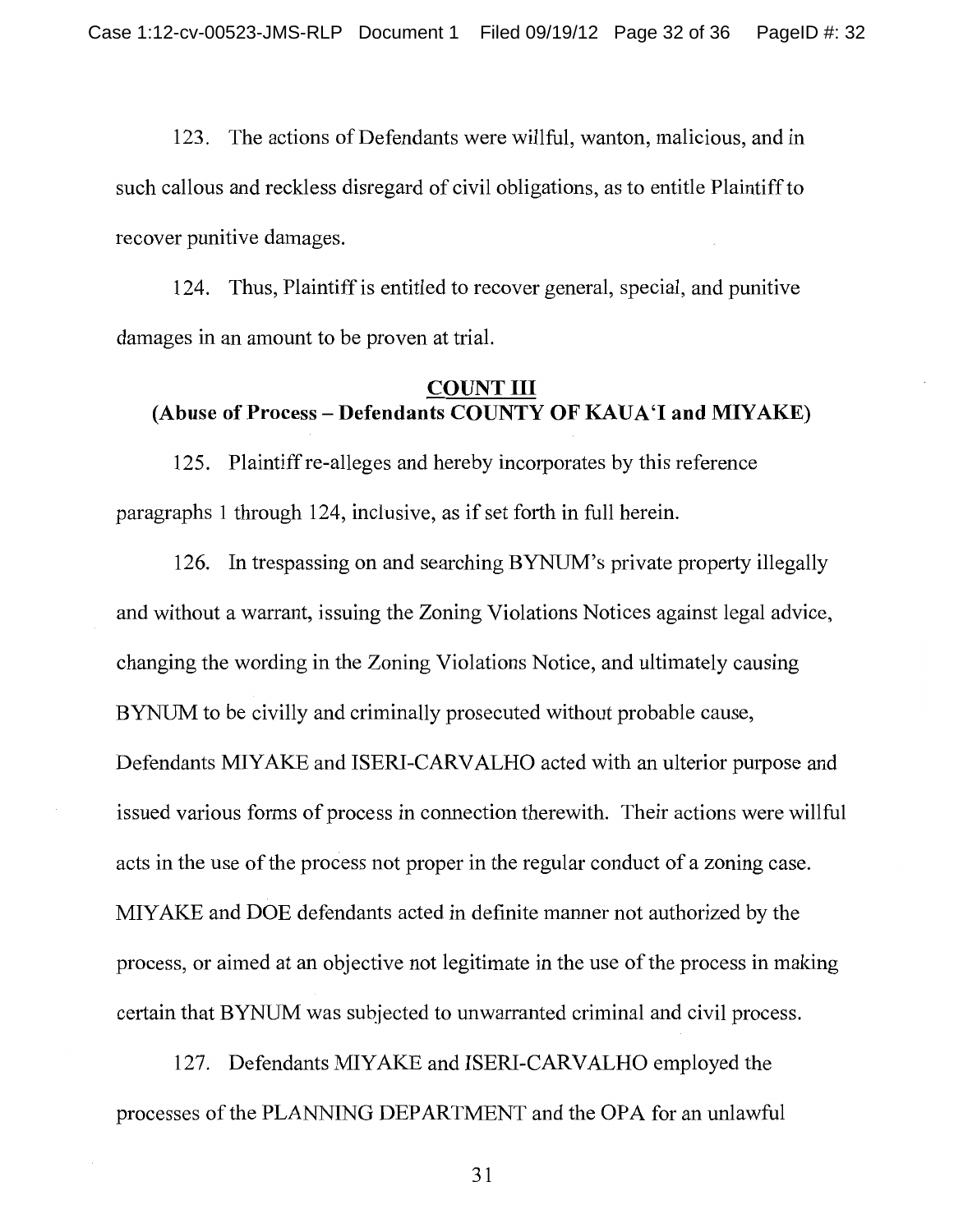object, not the purpose which it they were intended by the law to effect; in other words, a perversion of it.

128. As a result of these actions by Defendants, Plaintiff has suffered monetary damages, and severe mental and emotional distress.

## **COUNT IV** Trespass (Defendants COUNTY OF KAUA'I and MIYAKE)

129. Plaint if re-alleges and hereby incorporates by this reference paragraphs 1 through 128, inclusive, as if set forth in full herein.

130. By illegally entering onto BYNUM's family property without permission or a warrant and illegally searching the property, MIYAKE directly interfered BYNUM's constitutional and property rights to exclusive possession of his private property and to be free from any wrongful interference with possession of his property.

131. MIYAKE's entry onto BYNUM's property and her warrantless search was without consent or warrant constituted an unlawful trespass.

132. As a result of these actions by Defendants, Plaintiff has suffered monetary damages, loss of privacy, and severe mental and emotional distress.

# **COUNT V** Violation of Rights Secured to Plaintiff Pursuant to the Constitution of the State of Hawai'i - (All Defendants)

133. Plaintiff re-alleges and hereby incorporates by this reference paragraphs 1 through 132, inclusive, as if set forth in full herein.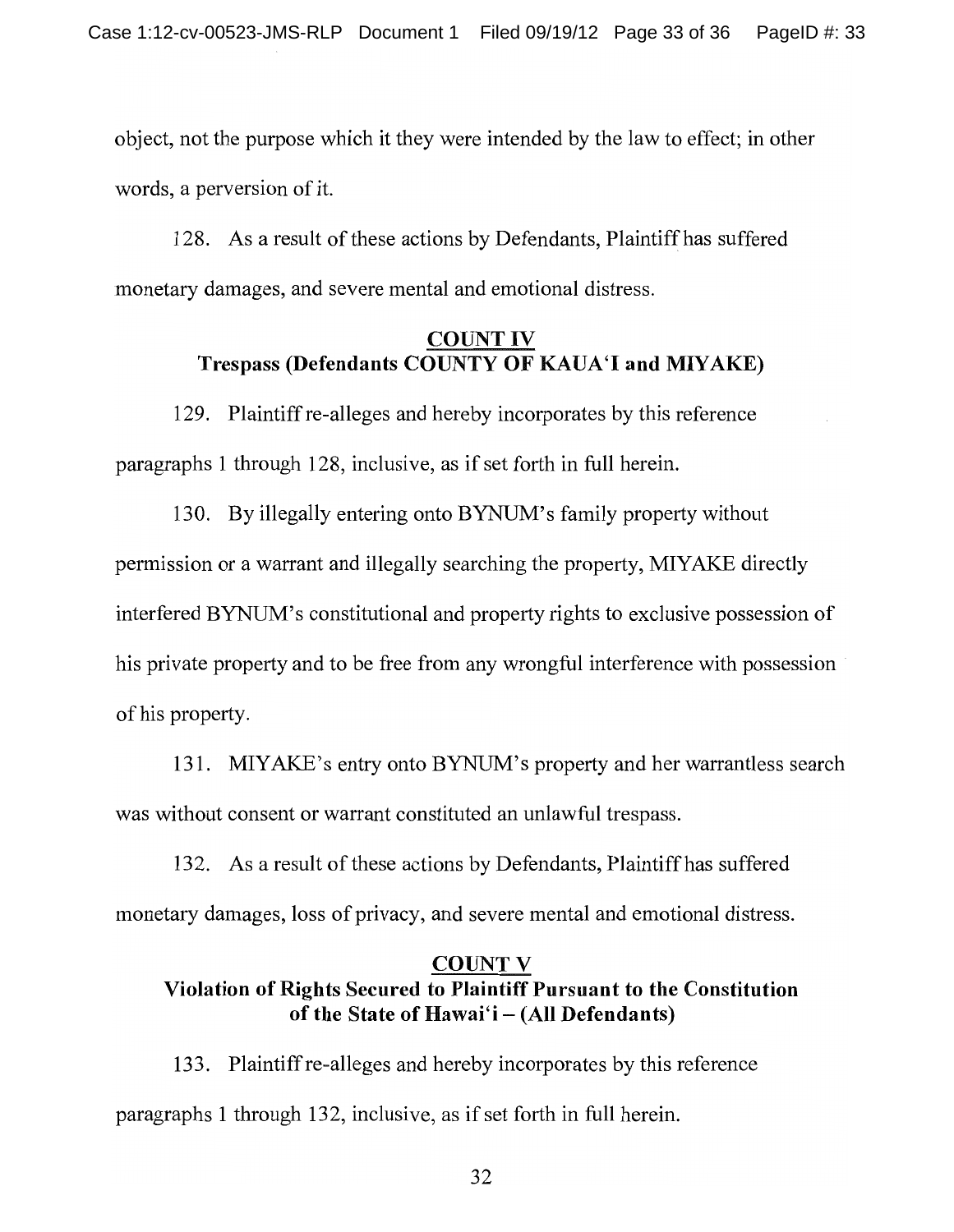134. The actions of Defendants as set forth above, violated Plaintiff's rights secured to him by the Constitution of the State of Hawai'i, including, but not limited to, rights to freedom of speech, to be free from unlawful searches of his home, privacy, due process of law, equal protection of the law, and the enjoyment of his civil rights.

135. As a result of the unconstitutional deprivation of his rights by Defendants, Plaintiff has suffered monetary damages, and severe mental and emotional distress.

136. The actions of Defendants were willful, wanton, malicious, and in such callous and reckless disregard of civil obligations, as to entitle Plaintiff to recover punitive damages.

137. Plaint if is entitled to recover general, special, and punitive damages in an amount to be proven at trial.

## **COUNT VI** Tortious Interference with Prospective Economic Advantage (COUNTY OF KAUA'I)

138. Plaintiff re-alleges and hereby incorporates by this reference paragraphs 1 through 137, inclusive, as if set forth in full herein.

139. COUNTY OF KAUA'I Planning Officials maliciously informed the people who had contracted to purchase the BYNUM property that the alleged zoning violations would run with the land and become zoning violations for the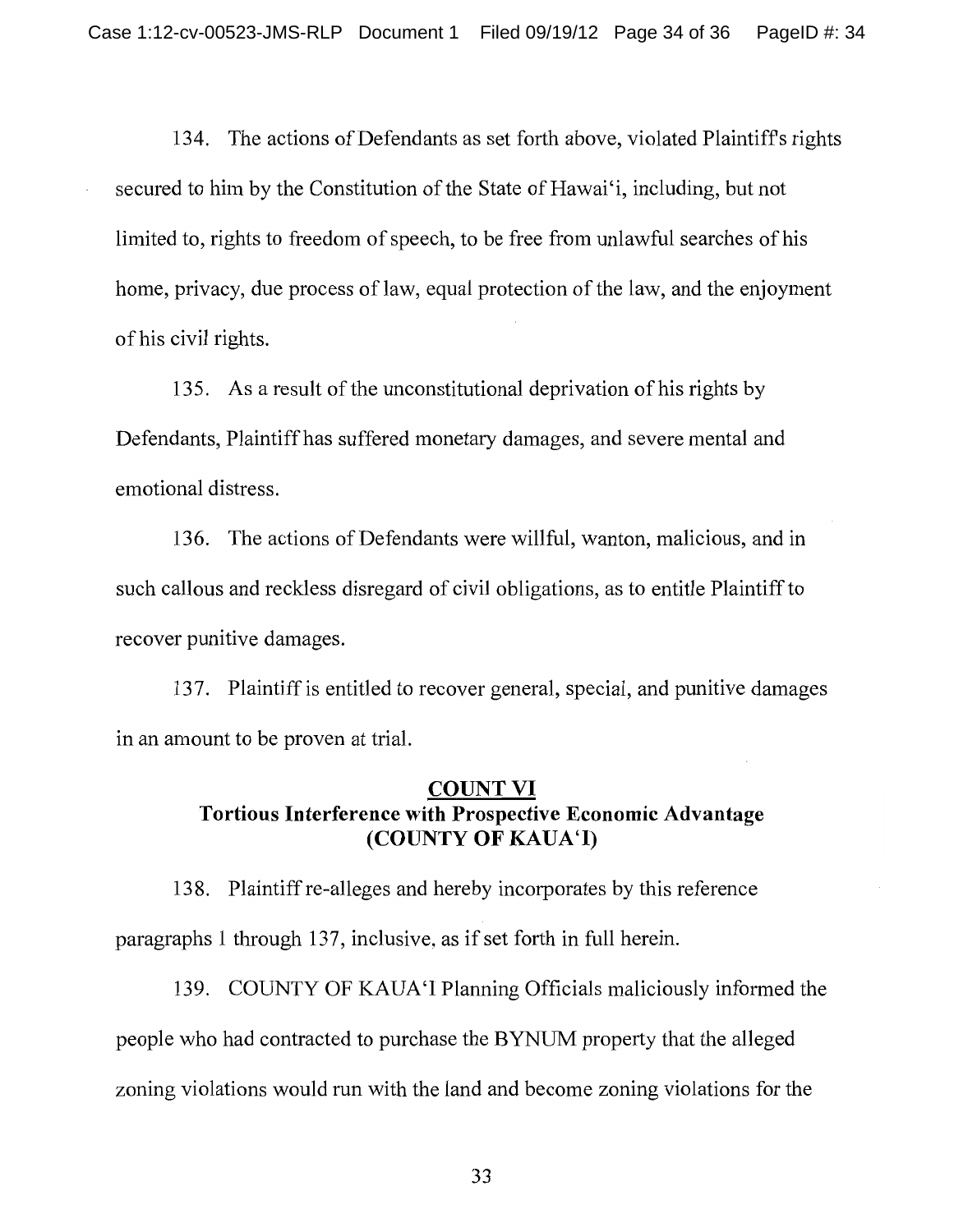purchasers if the closed the sale, with the intent of interfering with the contract between BYNUM and the buyers.

140. In making these false and malicious statements to the buyers, COUNTY OF KAUA'I Planning Department Officials intentionally induced the buyers to terminate the written sales contract and cancel escrow.

141. As a result of the failed sale of Plaintiff's home, Plaintiff has suffered general and special damages in an amount to be proven at trial.

### **PRAYER FOR RELIEF**

WHEREFORE, Plaintiff respectfully requests that judgment be entered as follows:

1. Pursuant to 28 U.S.C. § 1343, and 42 U.S.C. § § 1983, 1985 & 1988, for general, special, and punitive damages in an amount to be proven at trial, for costs and attorneys' fees, and for such other and further relief as the Court deems just and proper;

Pursuant to the supplemental Hawai'i State law claims, general,  $2.$ special, and punitive damages in an amount to be proven at trial, for costs and attorneys' fees, and for such other and further relief as the Court; and

 $\overline{3}$ . Pursuant to all other claims and causes of action, appropriate injunctive and declaratory relief, including the, general, special, and punitive